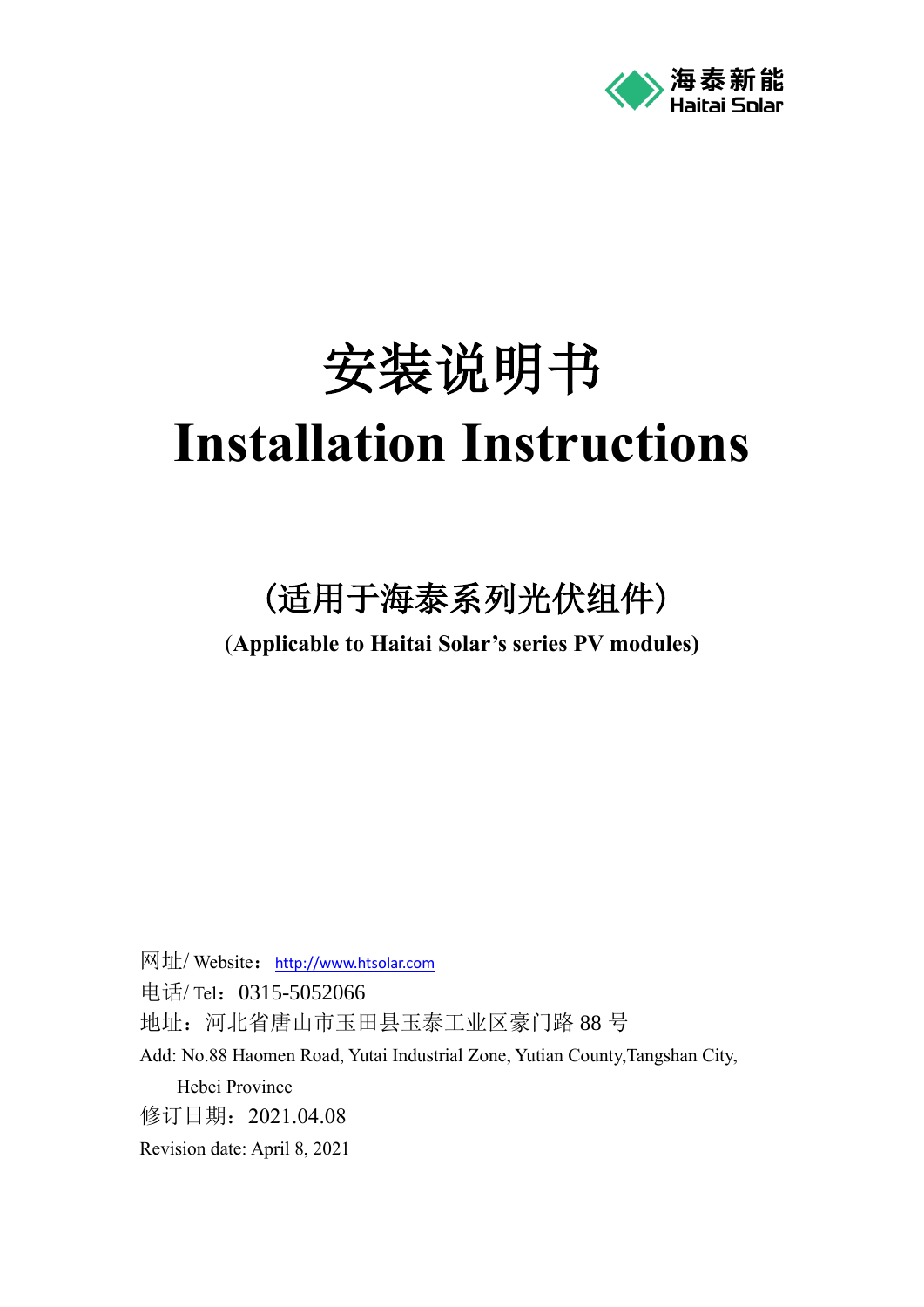

# 目录 Content

| 6.5 安装点位置说明 Installation Point Location Description     |  |
|---------------------------------------------------------|--|
|                                                         |  |
|                                                         |  |
|                                                         |  |
| 7.2 测试, 调试, 与故障排除 Test.Debugging and Troubleshooting 19 |  |
| 7.3 阻塞二极管和旁路二极管故障排除 Blocking Diode and Bypass Diode     |  |
|                                                         |  |
|                                                         |  |
|                                                         |  |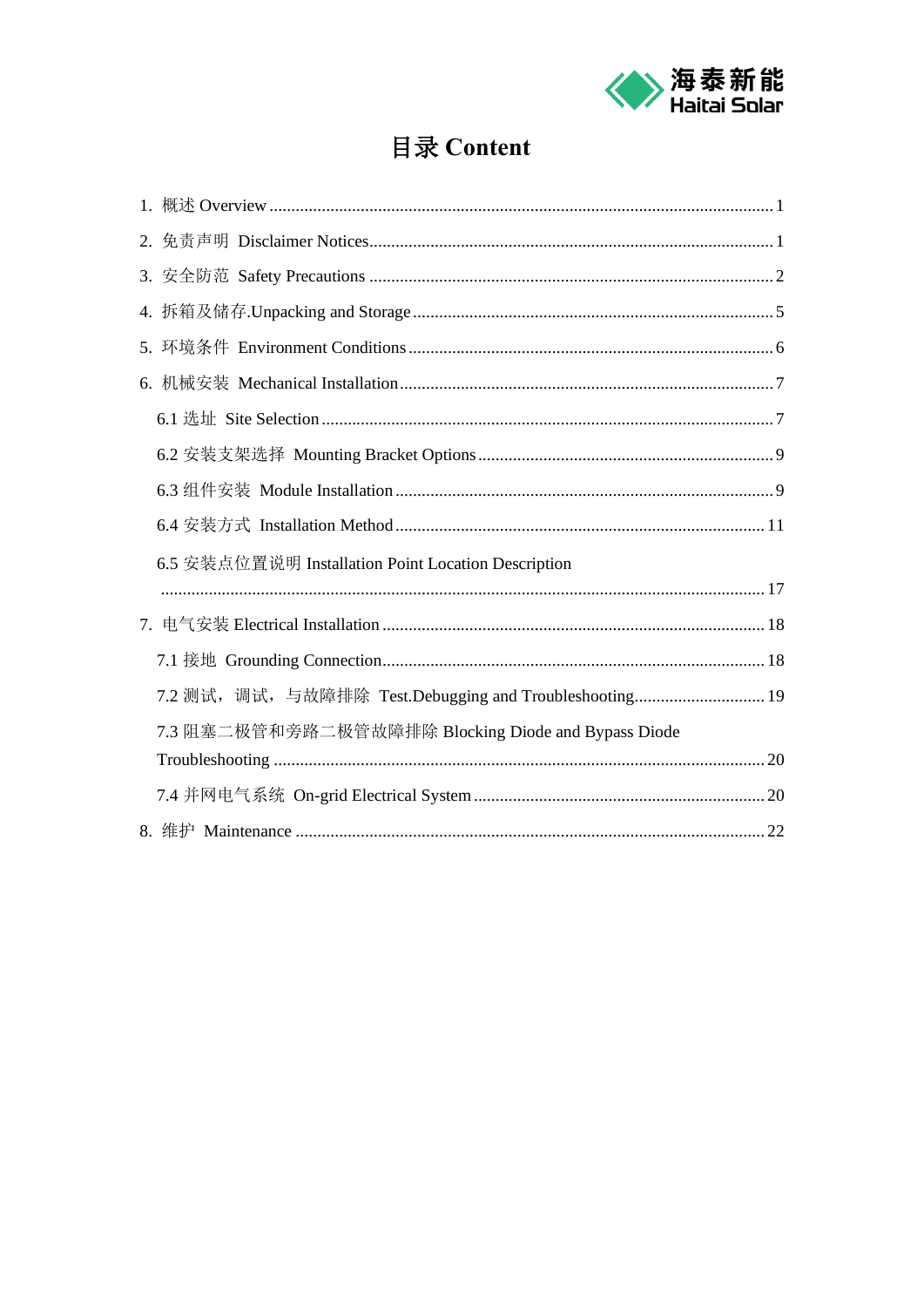

## <span id="page-2-0"></span>**1.** 概述 **Overview**

本手册包含关于唐山海泰新能科技股份有限公司生产的光伏组件的安装、 维护和安全操作的信息。安装之前需要阅读和理解本说明。专业安装者在安装 组件的时候需要遵从手册中的说明。如果存在任何问题请联系我司的销售部门 寻求帮助。

This manual contains information on the installation, maintenance, and safe operation of PV modules produced by the Tangshan Haitai New Energy Technology Co., Ltd. Read and try to understand this note before installation. Professional installers are required to follow the instructions in the manual when installing the modules. If there is any problem please contact our sales department for help.

在安装太阳能光伏系统之前,安装者需要熟悉系统在机械和电气方面的要 求。请妥善保管此手册以备后期使用。

Before installing solar PV system, the installers need to familiarize with the requirements of mechanical and electrical aspects. Please keep this manual for later use.

# <span id="page-2-1"></span>**2.** 免责声明 **Disclaimer Notices**

◇ 安装、操作和使用海泰新能系列组件已超出公司的控制,因此,海泰新能 不承担因不当安装、操作、使用和维护所带来的任何损失、损害、伤害及 由此产生的费用。

The installation, operation and use of Haitai New Energy series modules are beyond Haitai's control. Thereby, Haitai New Energy does not undertake any loss, damage, injury and consequent costs caused by improper installation, operation, use and maintenance.

◇ 海泰新能不承担对违反专利,第三方权力等使用光伏产品带来的责任。

Haitai New Energy does not undertake any responsibilities for the violation of patent, third-party rights and other uses of PV products.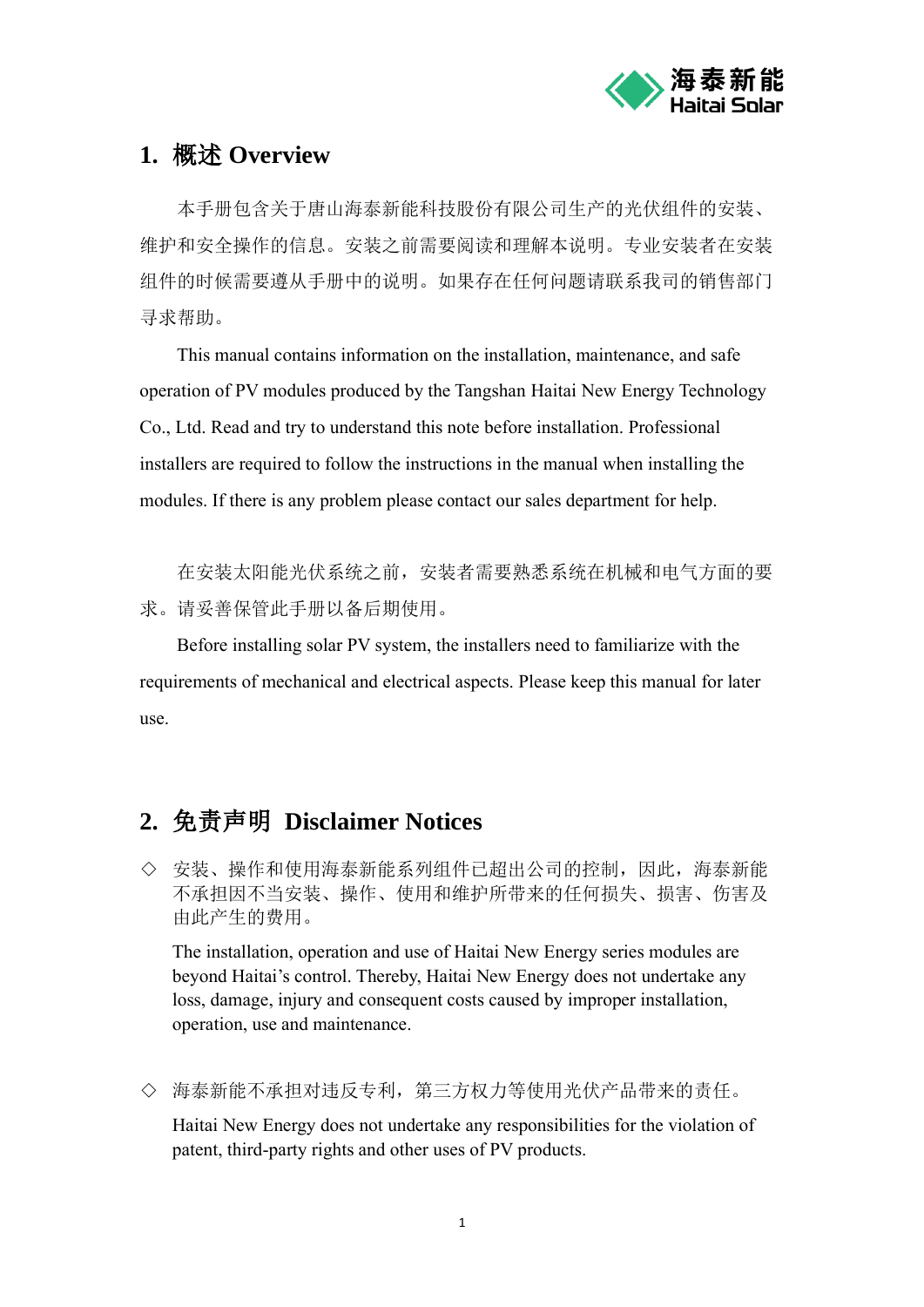

- ◇ 没有授权不能对任何专利或专利权做任何修改。
- $\diamond$  Any modification towards any patent or patent right is not allowable if there is no authorization.
- ◇ 本手册基于海泰新能的科技与可靠的经验。但是包括产品规格的这些信息 和建议并不构成任何保证。 This manual is made based on Haitai New Energy's technology and reliable experience, but the information and recommendations including product

specifications do not constitute any warranty.

◇ 海泰新能保留改变手册,产品信息,技术规范或者产品数据的权力无需提 前通知 。

Haitai New Energy keeps the rights of changing manuals, product information, technical specifications and product data without prior notice.

# <span id="page-3-0"></span>**3.** 安全防范 **Safety Precautions**

◇ 安装太阳能光伏系统需要专业的技术和知识,安装必须由专业人士施行。

The installation of solar photovoltaic systems requires professional skills and knowledge, thus the installation must be carried out by professionals.

◇ 安装者承担安装过程中可能发生的受伤风险,包括但不限于触电的风险。

In the process of installation, the installers assumes the risk of injuries, including but not limited to the risk of electric shock.

◇ 当暴露在直射日光下的时候,单个组件可能产生大于 30V 的直流电压。接 触 30V 或者更高的直流电压存在潜在风险。

When exposed to direct sunlight, a single module may produce more than 30V DC voltage. The exposure with 30V or higher DC voltage has potential risks.

◇ 当断开或链接暴露在日光下的光伏组件的连线时,可能产生电弧。这个电 弧可能造成烧伤,引起火灾或者引发其它问题。

The electric arcs may occur when disconnecting or linking the photovoltaic modules exposed to the sunlight. This arc may cause burns, a fire or other problems.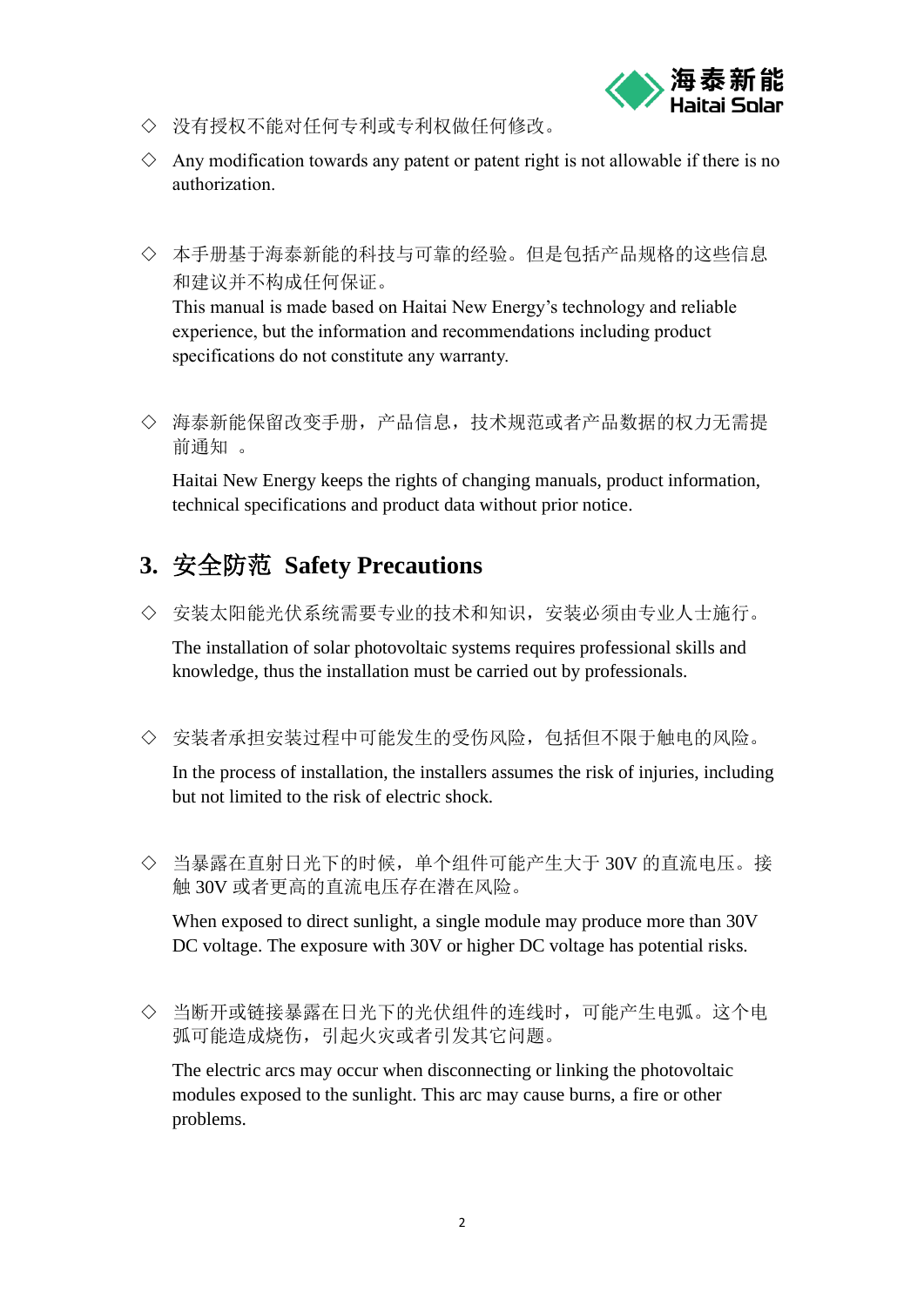

◇ 不要在有负载的情况下断开组件之间或组件与逆变器等设备之间的 线。

Do not disconnect the linking between the modules or between the modules and inverters in case of the load.

◇ 光伏电池组件把光能转换成直流电能。组件应用于地面、屋顶、车辆或船 只等户外环境。合理设计支撑结构是系统设计者或安装者的责任。

The photovoltaic modules could convert the power energy into DC power. The modules could be applied for the ground, roofs, vehicles or boat and other outdoor environment. It is system designer and installers' responsibility to reasonably design the support structure.

◇ 请不要拆卸组件,也不要摘除其它附带铭牌或者部件。

Do not disassemble the modules or remove other attached brands or parts.

◇ 不要在组件的上下表面喷涂或者涂胶。

Do not spray or glue on the upper and lower surfaces of the modules.

◇ 不要利用反射镜或者其它放大镜设备人为的集中阳光到组件上。

Do not use the mirror or other magnifying glass equipment to concentrate the sunlight artificially to the modules.

◇ 在安装系统的时候,需要遵守所有的地方,区域和国家法令规定。必要的 时候需要获得施工许可证。

It needs to comply with all the local, regional and national laws and obtain a construction permit when necessary in the process of installing the system.

◇ 在运输和安装机械与电气部件的时候,需要保持儿童远离系统。

It needs to keep the children away from the system when transporting and installing mechanical and electrical components.

◇ 在安装的时候需要用不透明的材料完全遮挡组件,以免产生超出人体安全 范围的电压,可能造成触电的危险。

During installation, it is necessary to completely block the modules with opaque materials so as not to generate voltages that exceed the safety range of the human body which may cause electric shock.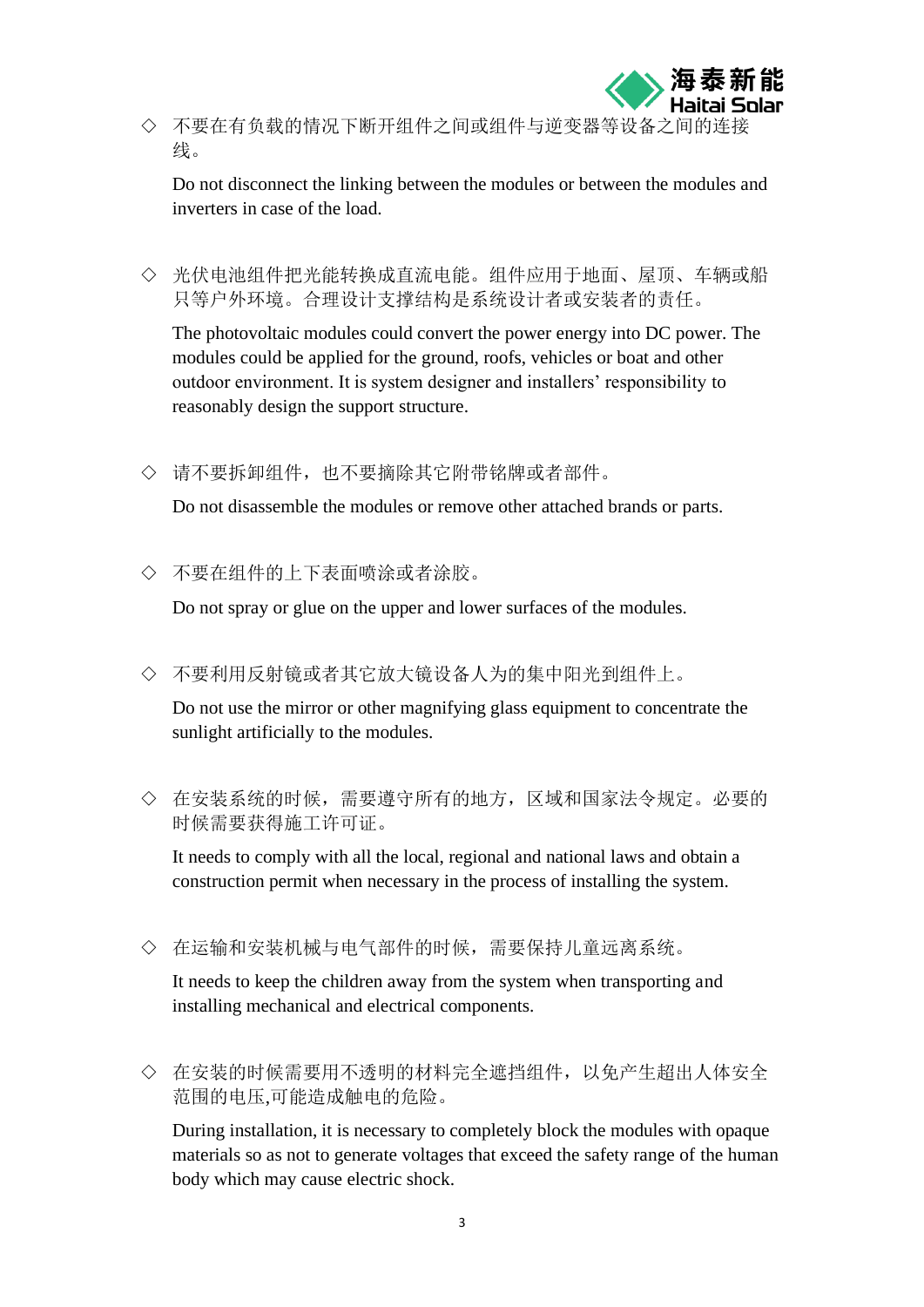

◇ 在安装或者检修光伏系统的时候,不要佩戴金属戒指,手表带,耳,鼻, 唇环或者其它金属器件。

Do not wear metal rings, watch straps, ear, nose, lip rings or other metal parts when installing or inspecting the photovoltaic system.



◇ 电气安装工作只能使用合格的绝缘工具。

The qualified insulating tools are the only choice for the electrical installation work.



◇ 遵从系统中使用的所有其它部件的安全规定,包括线路和电缆,连接器 件,充电控制器,逆变器,蓄电池和充电电池等。

Comply with the safety requirements of all other modules used in the system, including wiring lines and cables, connection devices, charging controllers, inverters, batteries and rechargeable batteries.

◇ 只使用适合太阳能电力系统使用的设备,连接器件,线路和支撑架。在特 定光伏系统中尽可能只使用一种型号的组件,同一光伏阵列中必须使用同 一种型号的组件。

Use the equipment suitable for solar power system, connection device, wiring lines and support frame only. In a particular photovoltaic system, use a type of module as much as possible and use the same type of the module in the same PV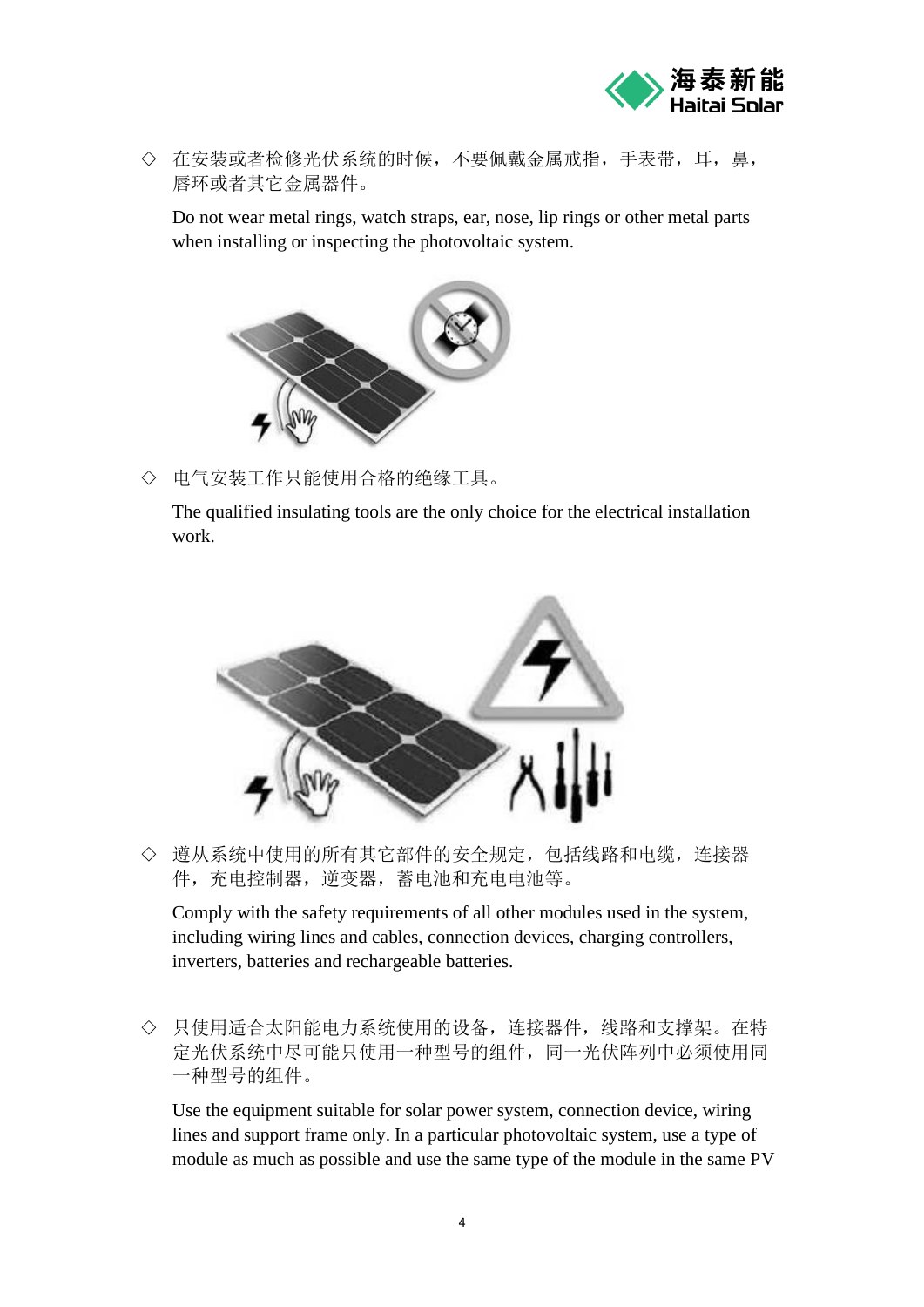

array only. Each input voltage of the same tracking system of each inverter must be equal and the same type of modules must be used.

◇ 在普通室外条件下,组件产生的电流和电压与参数表中列出的有所不同。 参数表是在标准测试条件 (1000W/m2 的辐照度,AM 1.5 光谱, 25°C 温度) 下测得,所以在确定光伏发电系统中其它部件的额定电压、导线容量、保 险丝容量、控制器容量等和组件功率输出有关联的参数时,参照标在组件 上的短路电流和开路电压的值,并按 125%的值设计和安装。

Under normal outdoor conditions, the current and voltage generated by the module are different from those listed in the parameter table. The parameter table is measured under the standard test conditions (1000w/m2 irradiance, AM 1.5 spectrum, 25°c temperature), so when determining other modules' rated voltage, conductor capacity, fuse capacity, controller capacity and other parameters correlated to module output power, it should refer to the value of short-circuit current and open circuit voltage marked on the module and design and install the module according to the value of 125%.

◇ 应在组件适用的环境温度(-40℃~+85℃)地域使用组件。

The modules should be used in the ambient temperature ( $-40^{\circ}$ C $\sim$ +85°C) area where the component is applicable.

# <span id="page-6-0"></span>**4.** 拆箱及储存**.Unpacking and Storage**

◇ 在收货时,应检查交付的货物是否确实是订购的货物:每个包装箱的外面 均标有产品名称、箱号、组件条形码。

When receiving the goods, you should check whether the goods delivered are indeed ordered goods: the outside of each box are marked with the product name, packaging box number, module barcode.

◇ 包装箱应存储在干净、干燥区域,避免阳光直射和潮湿。

The packaging carton should be stored in a clean, dry area, away from direct sunlight and moisture.

◇ 在安装现场,注意保持组件,尤其是电气连接处的清洁干燥。如果接头的 电缆潮湿,连接处可能会腐蚀,不得使用任何连接处腐蚀的组件。

At the installation site, pay attention to keep clean and dry for the components, especially the electrical connections. If the connector cable is wet, the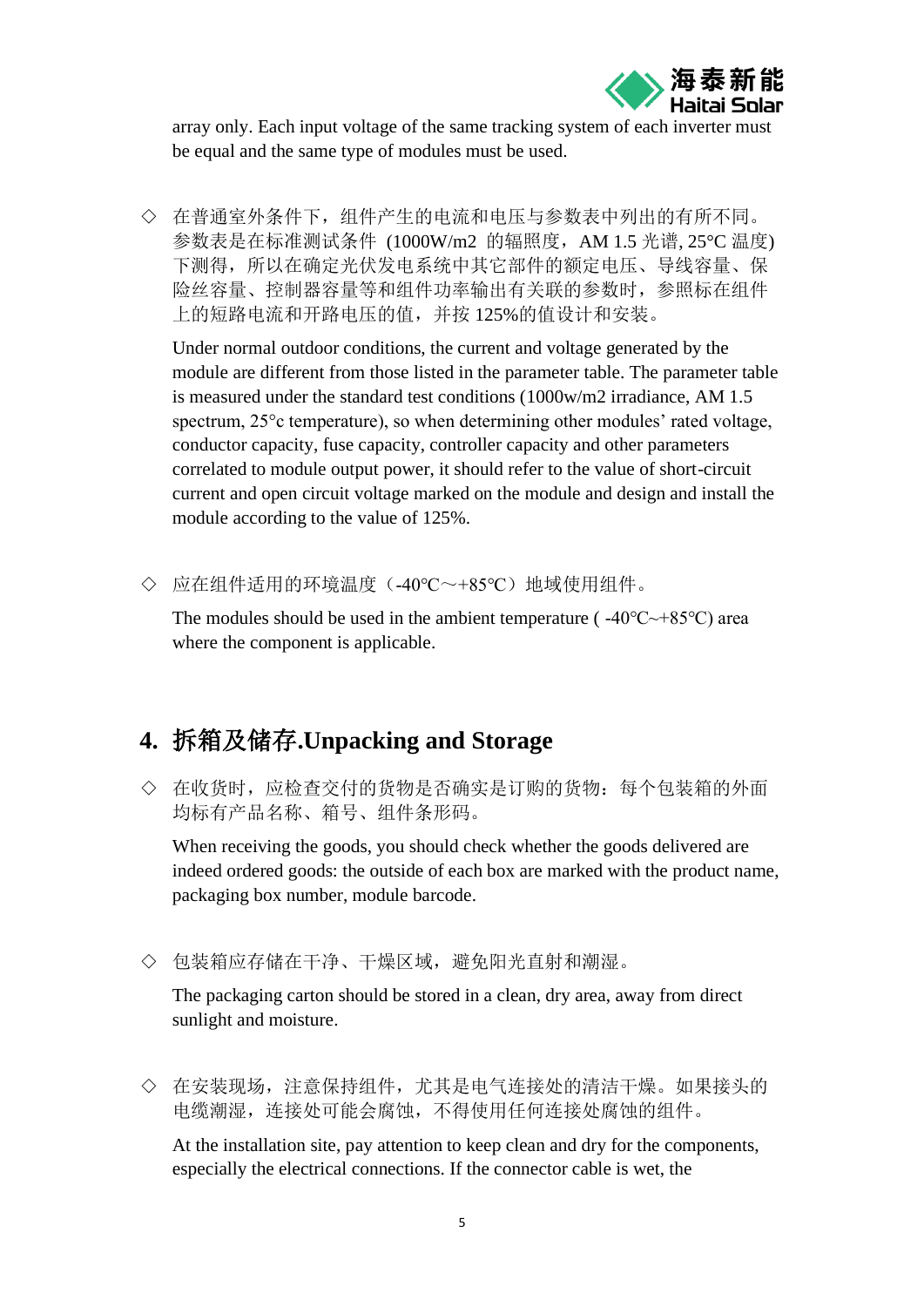

connections may be corroded, and the components that be corroded at any connections should not be used.

◇ 如果托盘临时存储在外,请铺上一层防护罩,以防止其受到天气的直接影 响。

If the tray is temporarily stored outside, please put a protective cover to prevent it from being directly affected by the weather.

◇ 需要两名工作人员一起拆箱,取出组件时务必使用双手,禁止通过提拉组 件的导线和接线盒搬运组件。

Two staff members are required to unpack the packaging carton. Be sure to use both hands when removing the modules. Do not carry the modules through the wires and junction boxes.



◇ 组件取出若需临时外放,需要保护好组件边缘。

If the modules needed to be temporarily stored outside, please protect the edge of the module well.

◇ 禁止任何情况下在组件上站立或者行走。

It is forbidden to stand or walk on modules in any case.

◇ 禁止掉落或堆放物品在组件上。

It is forbidden to drop or stack items on the modules.

# <span id="page-7-0"></span>**5.** 环境条件 **Environment Conditions**

◇ 组件可在下列环境中安装 25 年以上

The modules can be installed in the following environment for more than 25 years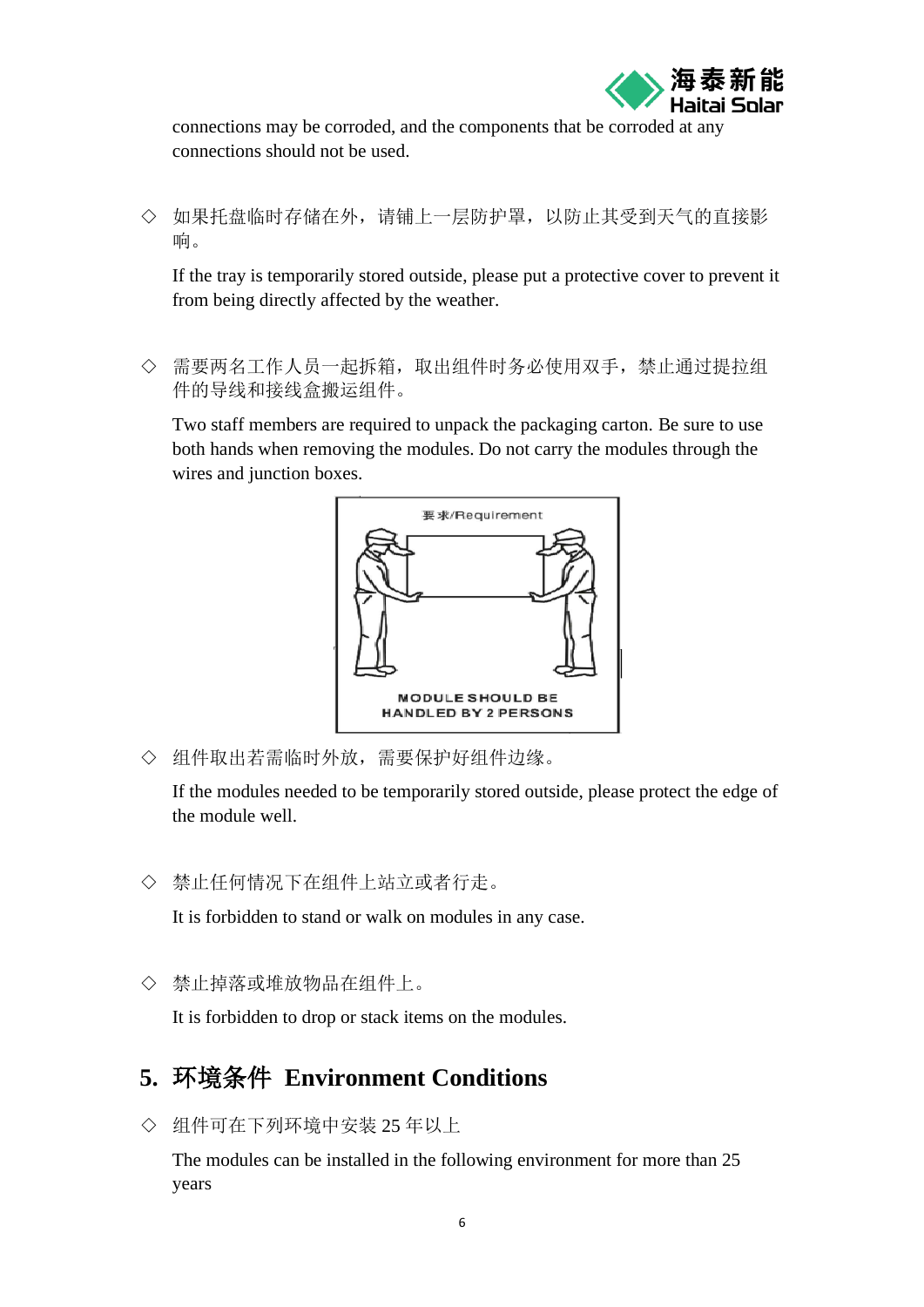

环境温度 Ambient temperature: -40°Cto +85°C 运行温度 Operating Temperature: -40°Cto +85°C 存储温度 Storage Temperature: -20℃to +85℃ 湿度 Humidity:  $<$ 85%RH 机械载荷设计强度: 3600Pa 雪压,1600Pa 风压。

Mechanical load design strength: 3600Pa positive snow pressure,1600Pa back wind pressure.

安全系数 Safety factors: 1.5

#### **\***注意 **Note**:

-TUV 根据 IEC61215 评估组件的最大设计荷载低于 3600Pa。

According to IEC61215, the maximum design load of the TUV evaluation module is less than 3600Pa.

-安装方法对于机械承载很重要,未能遵循本手册的安装,会有不同的雪压 和风压荷载能力。

The installation method is very important for the mechanical load. Failure to follow the installation of this manual will result in different snow pressure and wind pressure load capacity.

-系统安装商需要确保安装方式符合当地法律法规。

The system builder needs to ensure that the installation is in accordance with local laws and regulations.

# <span id="page-8-0"></span>**6.** 机械安装 **Mechanical Installation**

#### <span id="page-8-1"></span>**6.1** 选址 **Site Selection**

◇ 在北纬地区组件最好面向南,而在在南纬地区组件最好面向正北。组件正 面与正午太阳光线方向垂直为最佳。

In north latitude area it is best to face south for the module, while in south latitude area, it is best to face north. It is best that the front of the module is perpendicular to the direction of the midday sun light.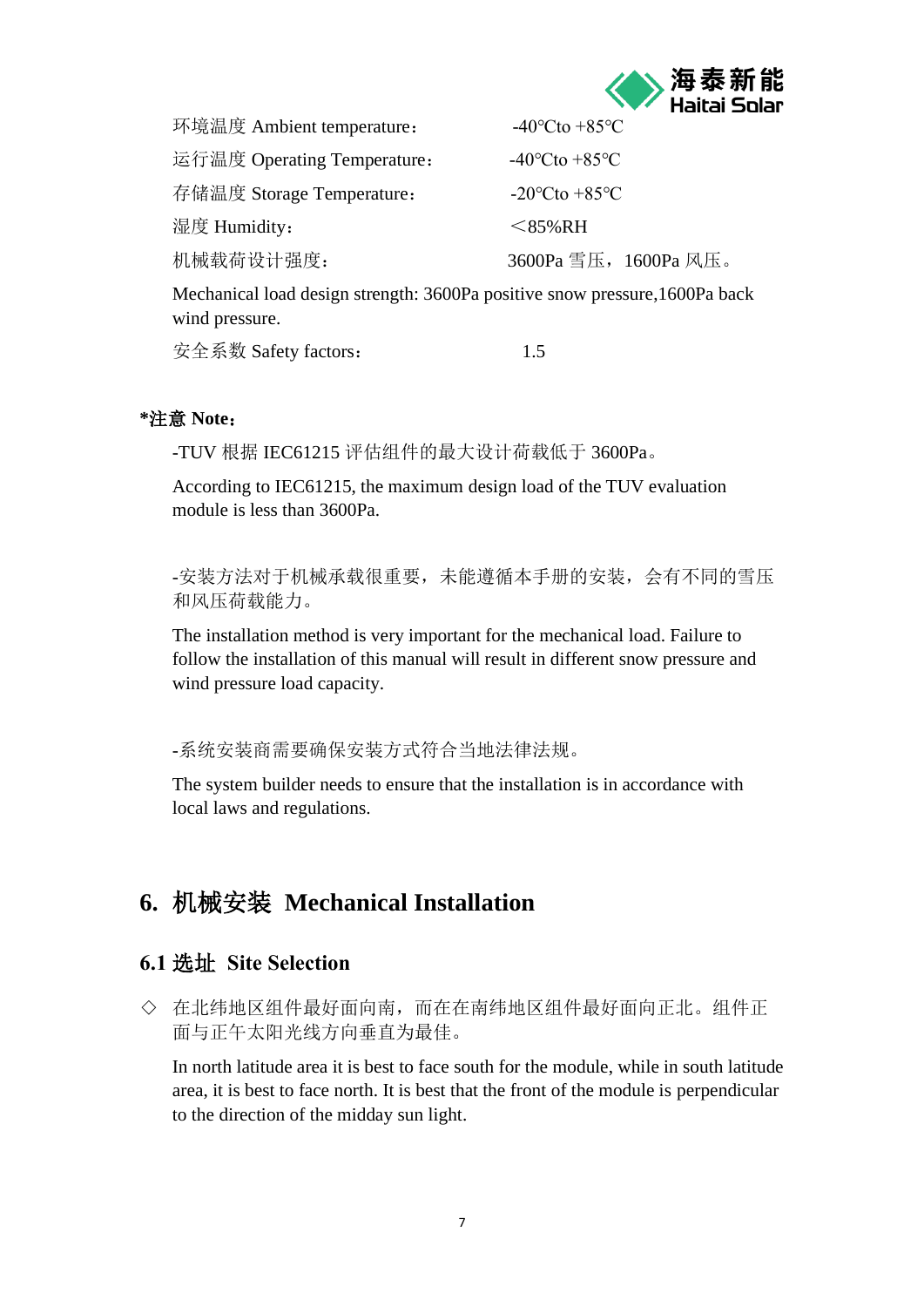

◇ 固定支架安装,组件建议安装在一个最佳倾角,可以最大限度捕获太阝 光。根据右手螺旋定律,基本上与安装地点的纬度相同,面向赤道。设计 时务必要根据当地情况,选出最优的倾角。

Fix bracket installation, the module is recommended to be installed at an optimum angle of inclination for maximum capture of sunlight. According to the right hand helical law, basically the same latitude as the installation site, facing the equator. The design must be based on local conditions and choose the best inclination.

◇ 跟踪支架安装,安装方式同样为压块和螺栓安装 2 种,具体安装方法参考 本安装说明,此时组件没有固定的安装倾角,也不会面向赤道,而是跟踪 太阳的角度从东向西转动。

Track bracket installation, installation methods are also two kinds of block and bolt installation, specific installation methods refer to the installation instructions, at this time the module does not have a fixed installation inclination, nor will it face the equator, but the angle of tracking the sun from east to west.

◇ 当在屋顶安装太阳能电池组件时,务必在屋顶的边缘和太阳能电池阵列之 间保持一个安全的工作区域。大型电站的阵列之间要有一定的安全距离,方 便对阵列里面的组件进行清理,检测和维修。

When installing solar modules on the roof, be sure to maintain a safe working area between the edge of the roof and the solar arrays. There must be a certain safety distance between arrays of large power stations in order to facilitate the cleaning, inspection, and maintenance of the modules inside the array.

◇ 组件应安装在阳光可以充分照射的位置并确保在任何时间不能被遮挡。

The modules should be installed in the place where the sunlight can be fully irradiated and ensure that it can not be blocked at any time.

◇ 组件不能在产生或者存放可燃气体的设备或者地点附近使用。

The modules can not be used in the vicinity of the equipment or place where the flammable gas is generated or stored.

◇ 组件不能安装于因各种化学反应导致组件缺陷的环境区域内,如酸雨、碱 性气体、盐雾等。

The modules can not be installed in the environmental area where module defects are caused by various chemical reactions, such as acid rain, alkaline gas, salt mist, etc.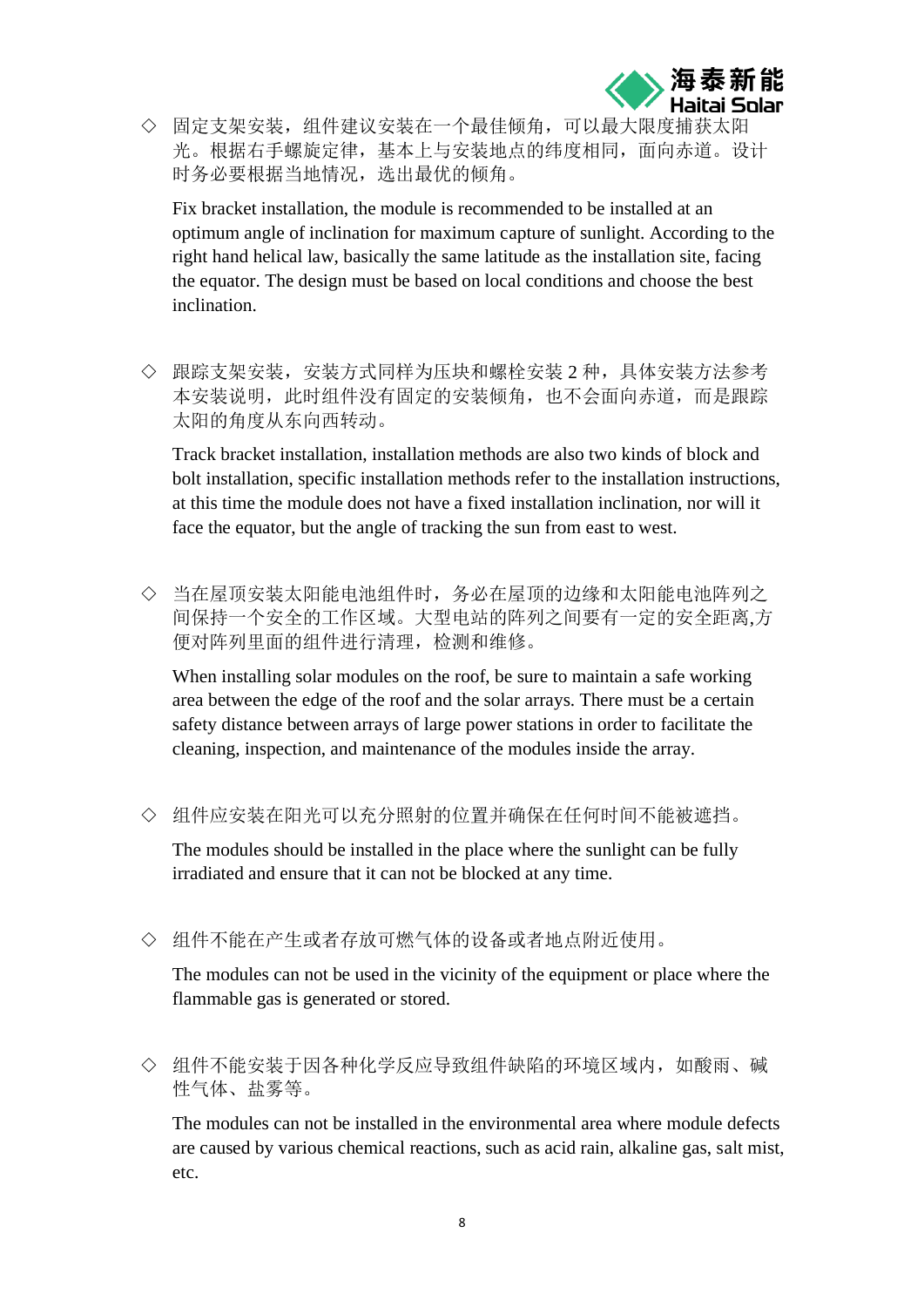

◇ 组件不能安装在超出组件最大系统电压的环境区域内,如高压电线旁,组 件的安装位置与高压电保持一定的安全距离,安全距离根据高压电等级而 定。

The modules can not be installed in the environmental area that exceeds the maximum system voltage of the modules, such as high-voltage power lines. The module's position should be maintained at a safe distance from the high-voltage power while the safe distance is determined by the high voltage level.

◇ 若在住宅地面安装组件,需要遵守当地法规比如使用栅栏。(栅栏要与阵 列保持一定的距离,避免栅栏的阴影对阵列产生影响)。

If the modules are to be installed on the floor of a dwelling, local regulations such as fences should be complied with (the fences should be kept at a certain distance from the array to avoid shading impact of the fence on the array).

◇ 请勿将光伏组件安装在可能浸入水中或持续暴露于洒水车或喷泉的位置。

Do not install the PV modules in places that may be immersed in water or continuously exposed to sprinklers or fountains.

## <span id="page-10-0"></span>**6.2** 安装支架选择 **Mounting Bracket Options**

◇ 在支架上安装组件时,选择能够承受当地预期地震等级的支柱和组件安装 结构。

When installing the modules on the bracket, the pillar and module installation structure should be chosen those can withstand the local expected earthquake level.

◇ 支架结构必须由耐用、防腐蚀、抗紫外线的材料制成。

The bracket structure must be made of a durable, anti-corrosion, anti-ultraviolet materials.

## <span id="page-10-1"></span>**6.3** 组件安装 **Module Installation**

◇ 搬运时两人双手抓住组件,并保持水平稳定状态,禁止剧烈晃动,禁止单 人搬运组件,禁止拖拉组件,禁止扯拉接线盒连接线,禁止搬运两板及以 上数量组件等。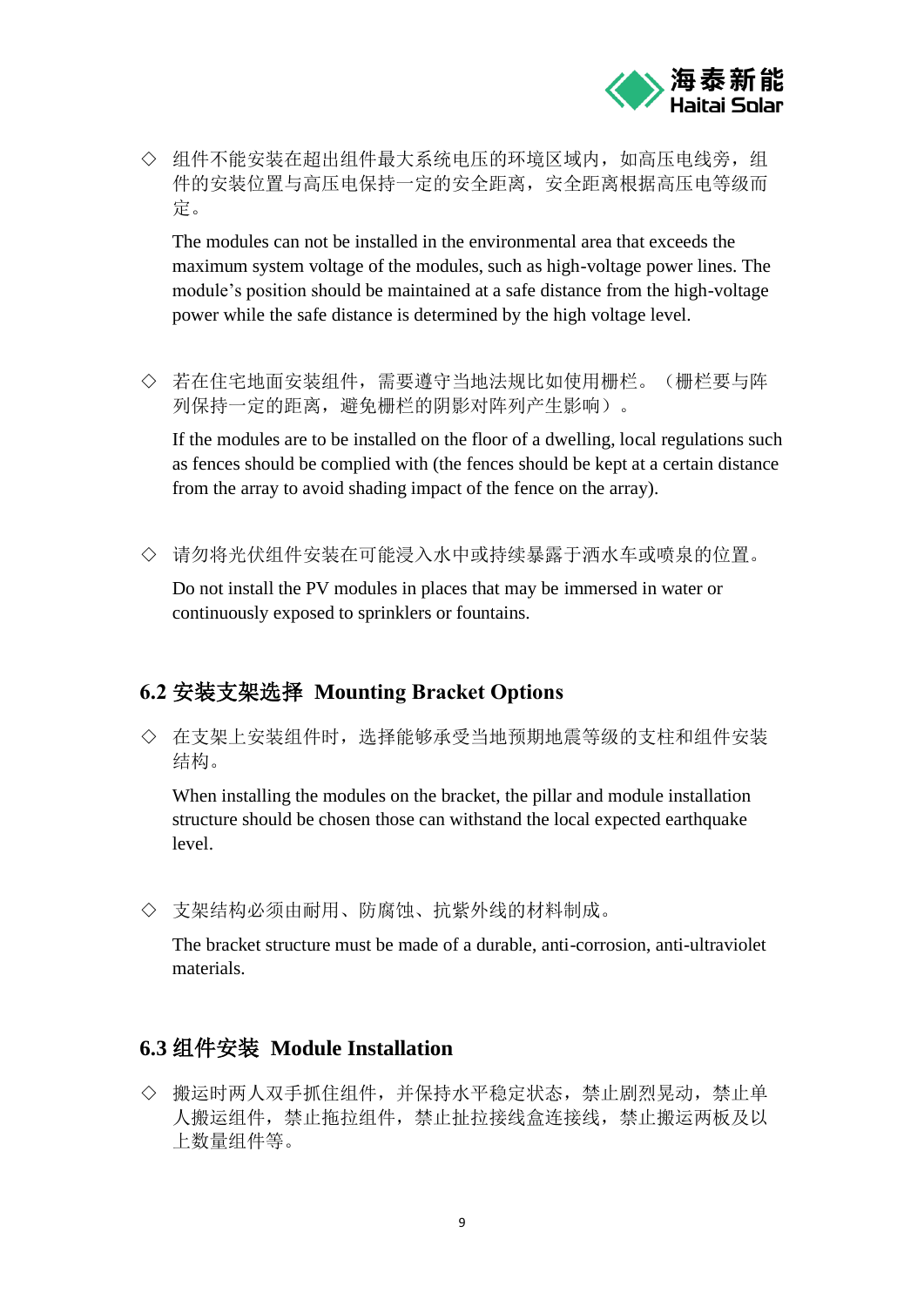

When carrying the modules, two hands are required to grasp the modules and keep a level of stability. It is forbidden to shake severely, carry the module by one person, drag the module, pull the connecting lines of junction box and handle two and more modules.

◇ 放置组件时放置于平整的地面上,下面垫纸板,禁止玻璃面直接接触地 面。

Place the modules on a flat ground, place the cardboard in the bottom and the glass surface is forbidden to directly touch the ground.

◇ 组件放置与地面时严禁堆放杂物,踩踏,坐卧等造成组件变形的动作。

When the module is placed on the ground, it is forbidden to stack debris, step on, sit down and have other actions that may cause deformation for the module.

◇ 安装时禁止踩踏组件,禁止在支架上拖曳组件。

Do not step on the module during installation. Do not drag the module on the bracket.

◇ 组件在建筑物或屋顶上安装时,要确保它被安全的固定并且不会因为强风 或大雪而损坏。

When the modules is installed on buildings or roofs, it needs to ensure that they are securely fastened and will not be damaged by strong wind or snow.

◇ 组件背面要确保通风流畅以便组件的散热。

.

Ensure that the back of the modules good ventilation for cooling the modules.

◇ 在屋顶安装组件时,要保证屋顶结构合适。此外,安装固定组件时所需要 穿透的屋顶必须适当密封,以防屋漏。

When installing the modules on the roofs, make sure the roof structure is suitable. In addition, the roofs must be properly sealed to prevent leakage.

◇ 组件框架和墙面或屋面之间的空隙建议至少保持 115 毫米。如果有其他安 装方试,就可能影响防火等级的评估。

The gap between the module frame and the wall or roof should be at least 115mm. If there are other installation methods, it may affect the assessment of fire rating.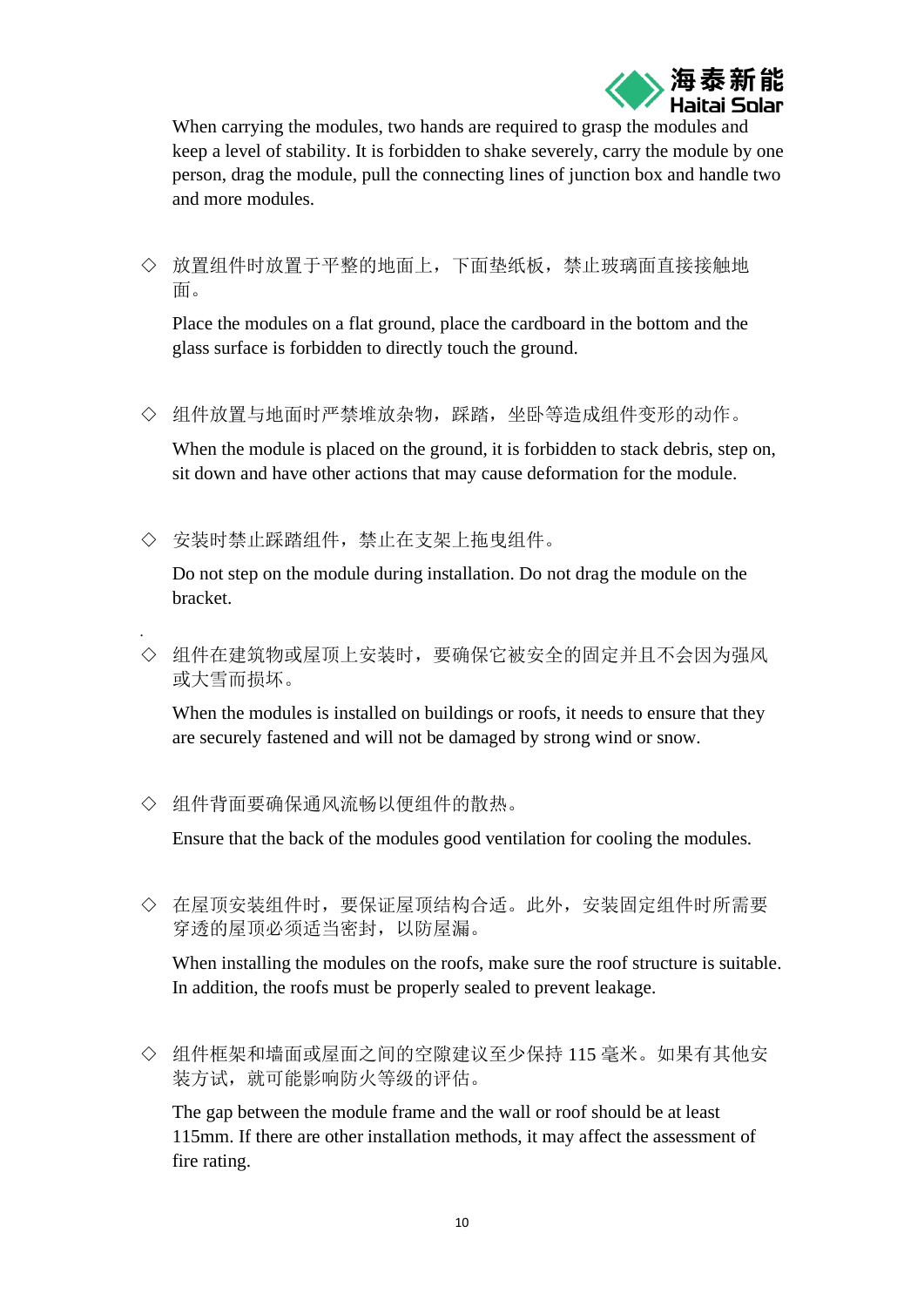

◇ 两个组件最小间距为 10 毫米。

The spacing between two modules should be at least 10mm.

◇ 安装方式不能阻塞组件排水孔。

The installation can not block the module' drain hole.

## <span id="page-12-0"></span>**6.4** 安装方式 **Installation Method**

这里介绍的所有安装方式只供参考,本公司不负责提供相关的安装部件。 组件系统的设计、安装、机器载荷和安全性必须由专业的系统安装商或者有经 验的人来完成。

All installation methods described here are for reference only, and our company is not responsible for providing relevant installation parts. The design, installation, mechanical load and safety of module system must be completed by professional system installers or experienced personnel.

#### **6.4.1**夹具安装 **Fixture installation**



#### 注意事项 **Cautions**

请根据组件有/无铝合金边框选择合适的夹具进行安装

Please select the appropriate fixture for installation according to the module with / without aluminum alloy frame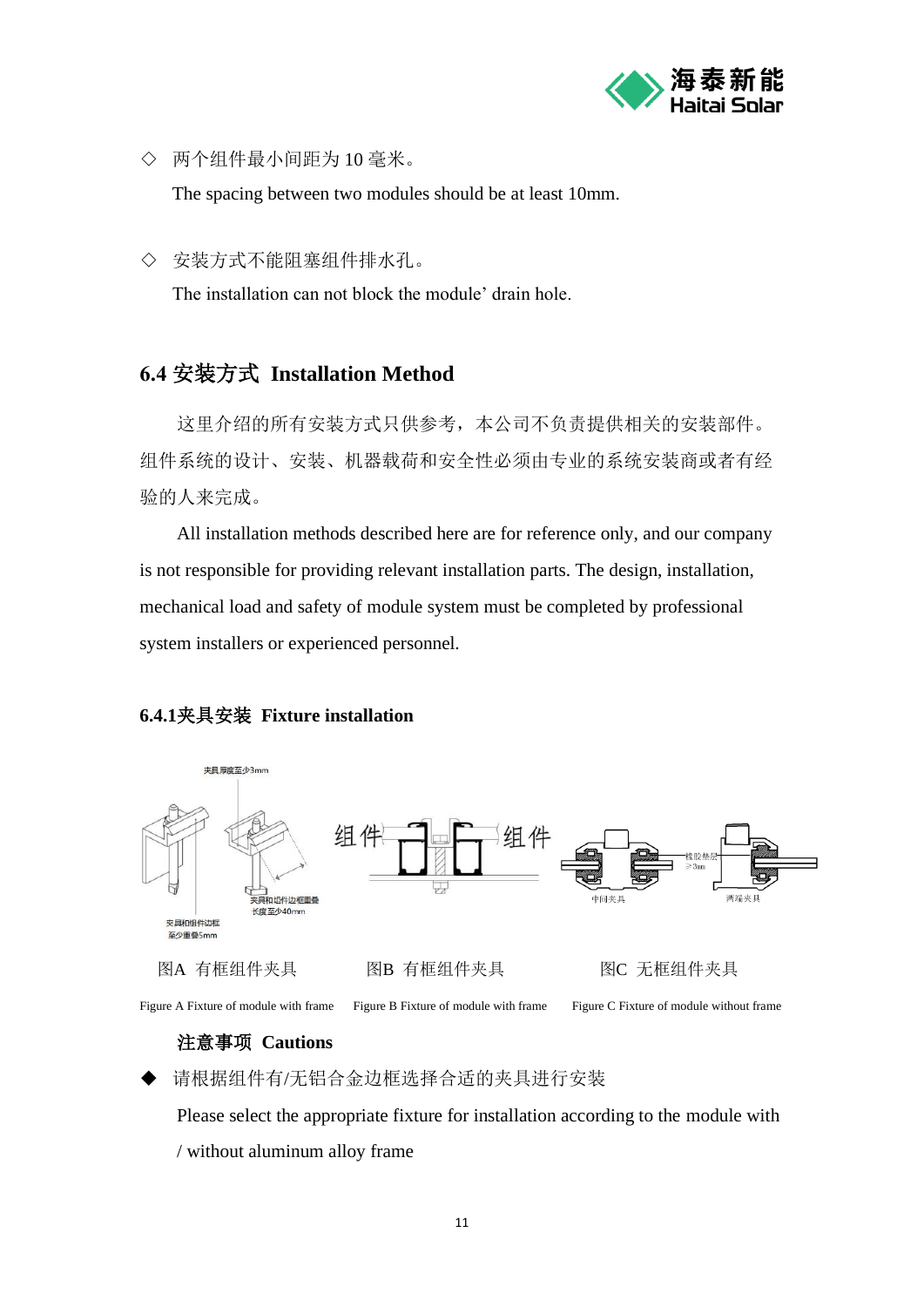

#### ◆ 有框组件夹具应满足以下要求

Module with frame fixtures meet the following requirements

| 厚度: ≥3 mm              | 长度: >40 mm                   | 材质: 铝合金                  |  |  |
|------------------------|------------------------------|--------------------------|--|--|
| thickness: $\geq$ 3 mm | Length $: \geq 40$ mm        | Material: Aluminum alloy |  |  |
| 螺栓: M8                 | 扭紧力矩: 18-24 N.m              |                          |  |  |
| Bolts: M8              | Tightening torque: N.m 18-24 |                          |  |  |

#### ◆ 无框组件夹具应满足以下要求

Module without frame fixtures meet the following requirements

| 厚度: > 3 mm              | 长度: ≥150 mm            | 材质: 铝合金                      |
|-------------------------|------------------------|------------------------------|
| Thickness : $\geq$ 3 mm | Length : $\geq 150$ mm | Material: Aluminum alloy     |
| 螺栓: M8                  | 橡胶: 三元乙丙橡胶             | 扭紧力矩: 16-20 N.m              |
| Bolts: M8               | Rubber: EPDM           | Tightening torque :16-20 N.m |

◆ 夹具不能使组件发生形变;安装导轨和夹具应避免遮挡电池片;夹具与边框 接触面必须平整光滑,防止边框损坏伤害组件;排水孔不可被夹具遮挡。

 The fixture can not deform the module; the installation guide rail and fixture should avoid blocking the cells; the contact surface between the fixture and the frame must be smooth to prevent the frame damage from damaging the modules; the drainage hole should not be blocked by the fixture.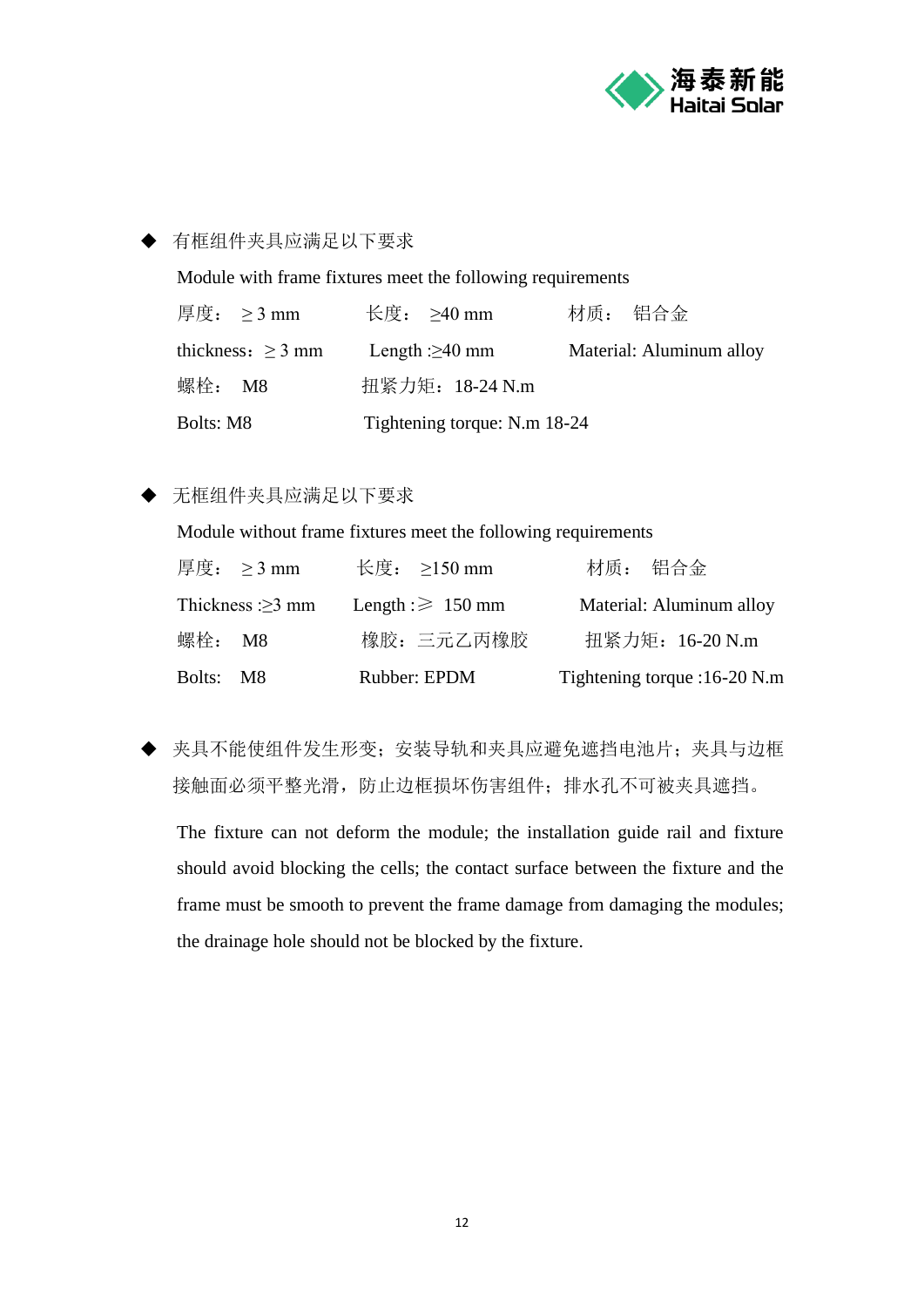

#### **6.4.2** 安装孔安装 **Installation holes**



#### 注意事项 **Cautions**

◆ 使用组件背面的安装孔,将组件固定在支架上。

Use the mounting hole on the back of the module to fix the module on the bracket.

螺栓、螺母和垫片应满足以下要求 Bolts, nuts and gaskets shall meet the following requirements 材质:不锈钢 Material: Stainless steel 尺寸和长度:M8 Dimensions and lengths: M8 扭紧力矩:14-20 N.m Tightening torque: N.m 14-20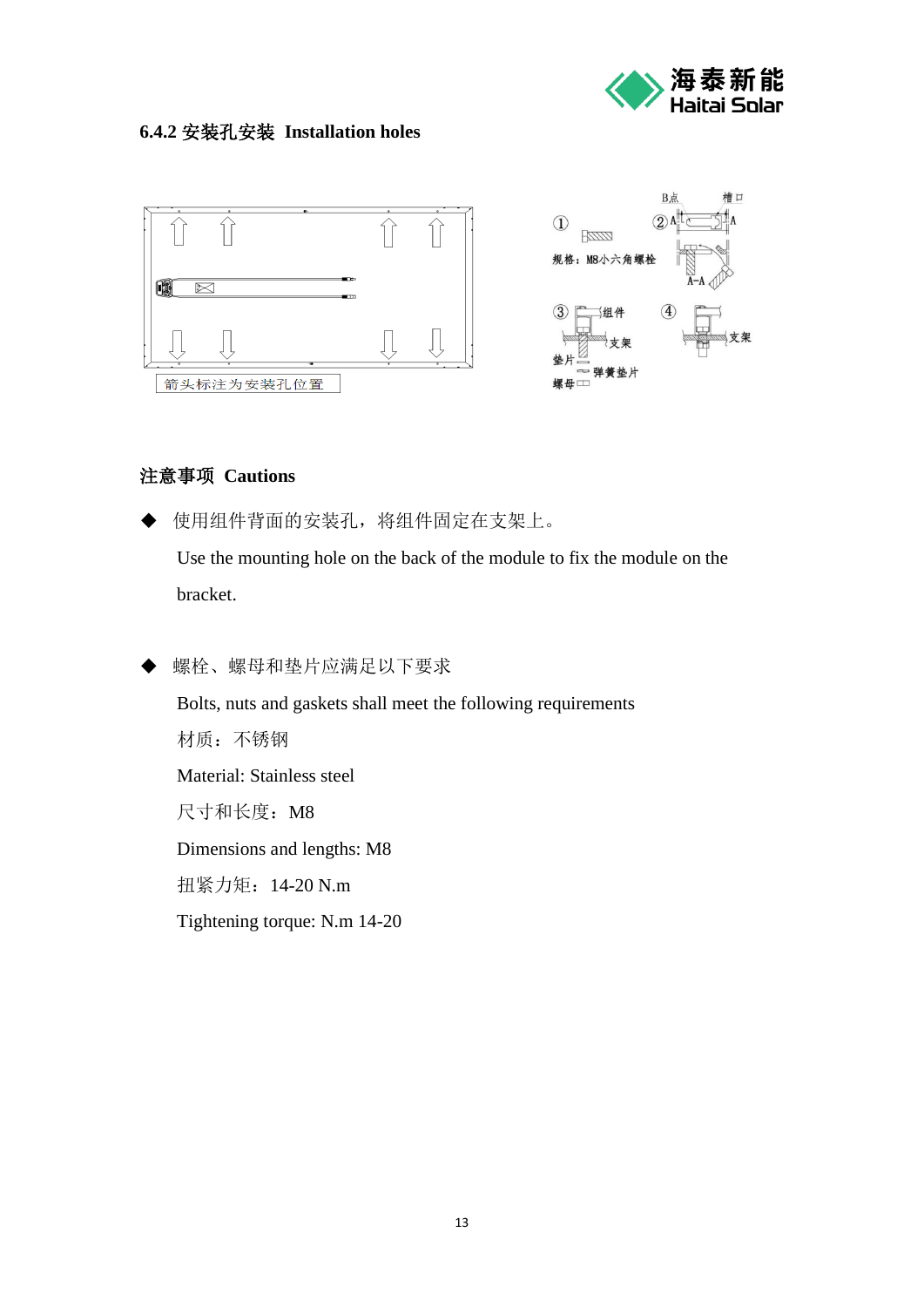

#### **6.5** 安装点位置说明 **Installation Point Location Description**

正常水平的载荷设计适用于大部分环境:组件背面承受的最大载荷为 1600pa(相当于风压), 正面承受的最大载荷为 1600pa(相当于风压)。

The normal level load design is suitable for most environments: the maximum load on the back of the module is 1600 pa( equivalent to wind pressure) and the maximum load on the front is 1600 pa( equivalent to wind pressure).

较高载荷设计适用于苛刻的环境条件(如风暴、大雪等): 组件背面承受 的最大载荷为 1600pa (相当于风压), 正面承受的最大载荷为 3600pa (相 当于风压和雪压)。选择不同的夹具数量、尺寸和安装范围可以获得不同 的载荷承受力。

The higher load design is suitable for harsh environmental conditions (such as storm, heavy snow, etc.): the maximum load on the back of the module is 1600 pa( equivalent to wind pressure), and the maximum load on the front is 3600 pa( equivalent to wind pressure and snow pressure). Different load bearing can be obtained by selecting different fixture quantity, size and installation range.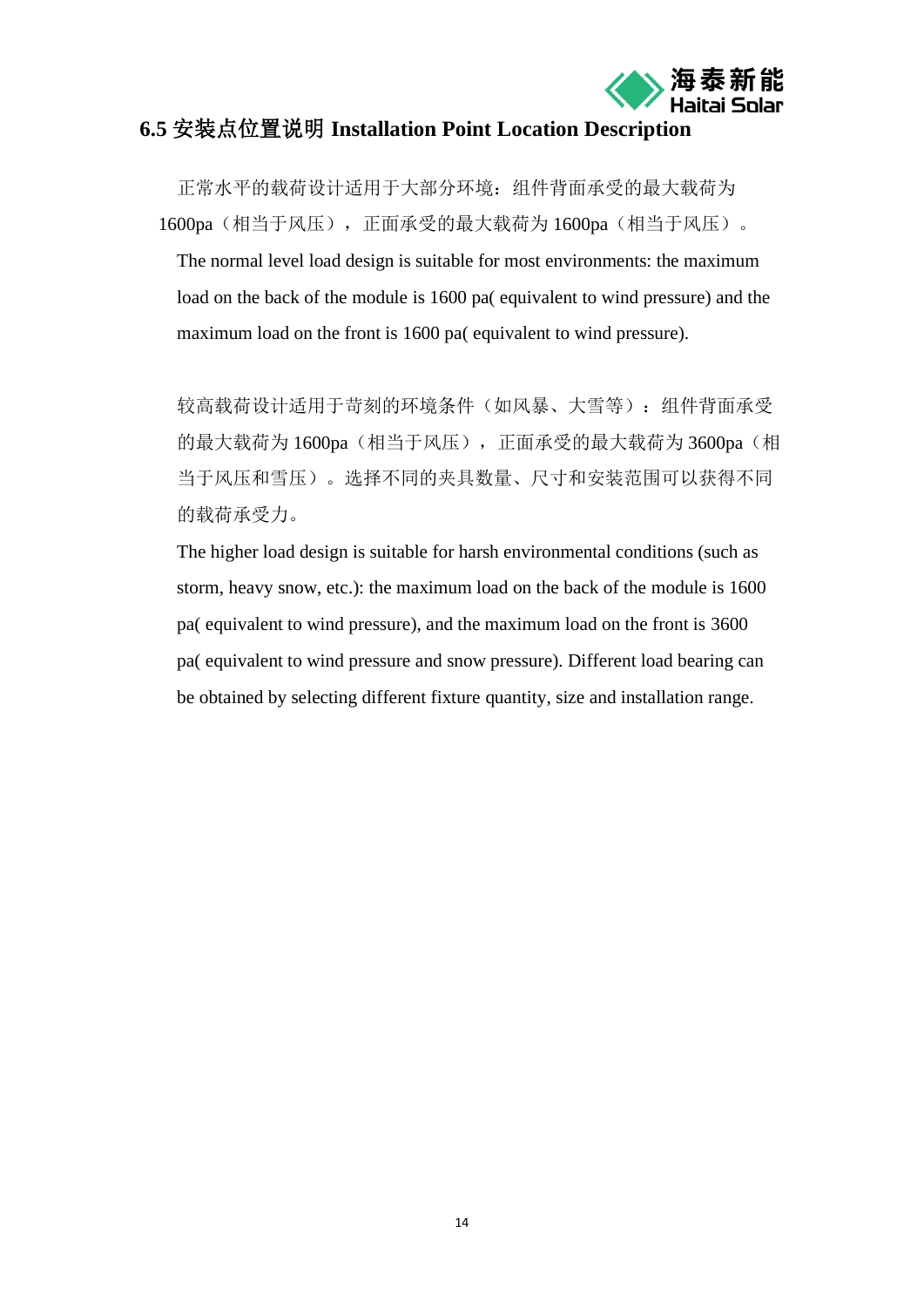

#### **6.5.1** 夹具安装位置 **Fixture Installation Position**



# 无框组件:**Module without frame**

Figure A guide rail parallel long side Figure B guide rail is vertical to long side







图 A 四点长边安装 导轨平行长边 图 B 四点长边安装 导轨垂直长边



Figure C guide rail parallel long side Figure D guide rail is vertical to long side

| 无框组件可承受的载荷强度如下表(L 为组件长度, 中间压块位于组件 L/2 处):                                           |  |
|-------------------------------------------------------------------------------------|--|
| The load strength of module without frame is shown in the following table (L is the |  |
| module length, and the middle pressing block is located at $1/2$ point of L)        |  |

| 图示<br>Drawing | 版型<br>Type | 夹具数<br>量<br>Number<br>of<br>fixtures | 夹具长度<br>Fixture<br>Length | 夹持距离 A<br>Clamping A<br>distance | 正面载荷<br>Positive<br>load | 反面载荷<br>Negative loads |
|---------------|------------|--------------------------------------|---------------------------|----------------------------------|--------------------------|------------------------|
| A             | 60pcs      | 4                                    | $>150$ mm                 | $350 \pm 50$ mm                  | 1600pa                   | 1600pa                 |
| B             | 60pcs      | $\overline{4}$                       | $>150$ mm                 | $350 \pm 50$ mm                  | 3600pa                   | 3600pa                 |
| $\mathcal{C}$ | 72pcs      | 6                                    | $>150$ mm                 | $350 \pm 50$ mm                  | 1600pa                   | 1600pa                 |
| D             | 72pcs      | 6                                    | $>150$ mm                 | $350 \pm 50$ mm                  | 3600pa                   | 3600pa                 |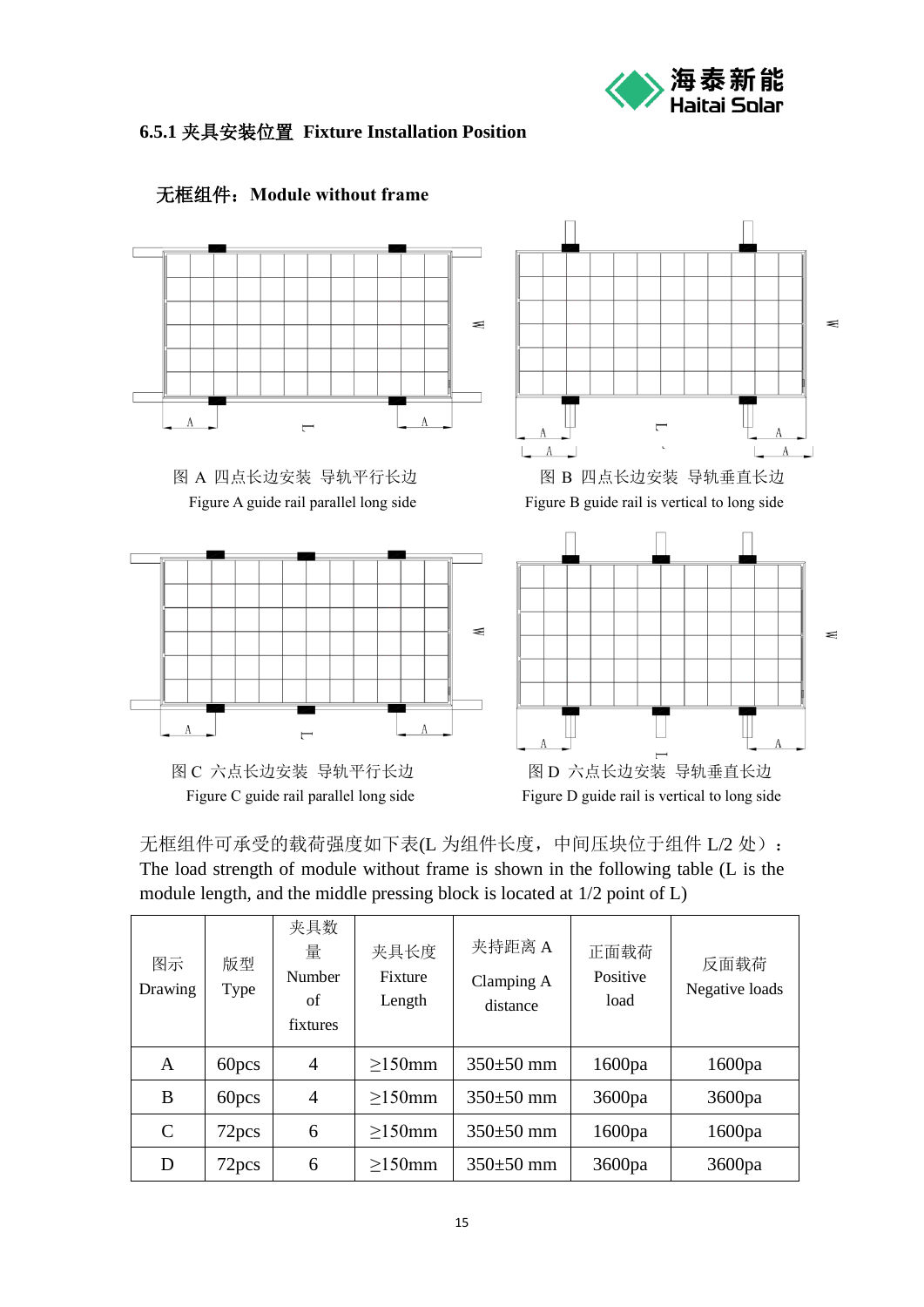

## 有框组件 **Module with frame**:



图 E 四点长边安装 导轨平行长边 图 F 四点长边安装 导轨垂直长边 Figure E guide rail parallel long side Figure F guide rail is vertical to long side

有框组件可承受的载荷强度如下表(L 为组件长度):

The load strength of module with frame is shown in the table below (L is the length of the module)

| 图示<br>Drawing | 版型 Type                 | 夹具数量<br>Number of<br>fixtures | 夹具长度<br>Fixture<br>Length | 夹持距离 A<br>Clamping A<br>distance | 正面载荷<br>Positive load | 反面载荷<br>Negative load |
|---------------|-------------------------|-------------------------------|---------------------------|----------------------------------|-----------------------|-----------------------|
| E             | $60\neg 66pcs$          | 4                             | $>40$ mm                  | $350\pm50$ mm                    | 1600pa                | 1600pa                |
| $\mathbf{F}$  | $60 \sim 66$ pcs        | 4                             | $>40$ mm                  | $350 \pm 50$ mm                  | 3600pa                | 1600pa                |
| E             | $72 \sim 80 \text{pcs}$ | 4                             | $>40$ mm                  | $400\pm50$ mm                    | 1600pa                | 1600pa                |
| $\mathbf{F}$  | $72 \sim 80 \text{pcs}$ | 4                             | $\geq$ 40mm               | $400\pm50$ mm                    | 3600pa                | 1600pa                |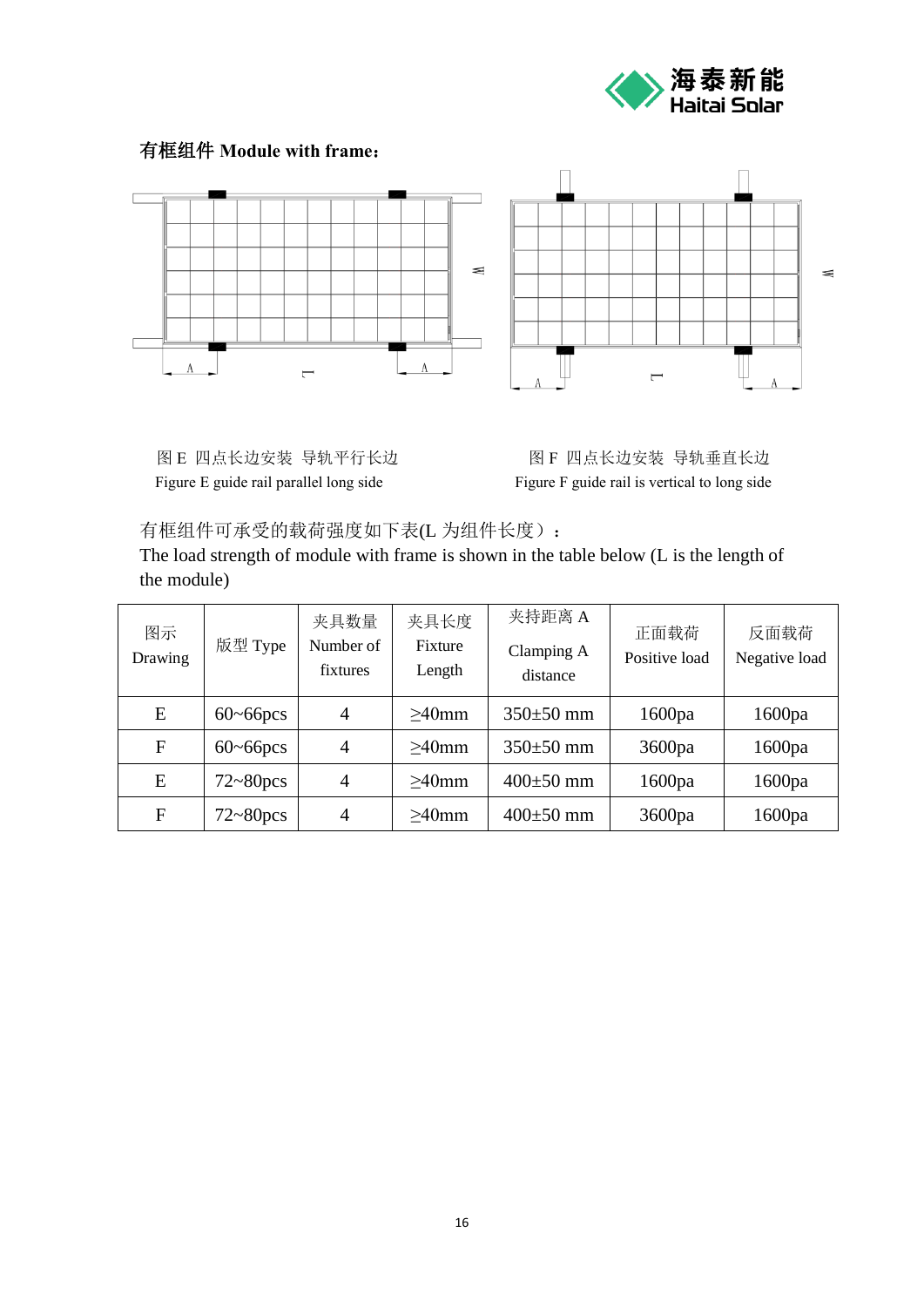

#### <span id="page-18-0"></span>**6.5.2** 安装孔安装位置 **Installation Position**

常规安装情况下, 使用边框内侧(孔距 S1) 的 4 个对称安装孔将组件固定 在支架上 。如果预计对安装有更高的抗风或者抗雪要求,请同时采用 8 个安装 孔来加强固定。负载计算需要由系统设计人或者安装人做出。

Under normal installation, four symmetrical installation holes on the inner side of the frame (hole distance S1) are used to fix the module on the bracket. If the installation is expected to have higher wind or snow resistance requirements, please use 8 installation holes to strengthen the fixation. Load calculation needs to be done by system designer or installation person.



可承受的载荷强度如下表: The load strength to be sustained is as follows:

| 安装方式                                               | 正面载荷          | 反面载荷          |
|----------------------------------------------------|---------------|---------------|
| <b>Installation Method</b>                         | Positive load | Negative load |
| 4个安装孔螺栓安装<br>Installation of 4 mounting hole bolts | 1600pa        | 1600pa        |
| 8个安装孔螺栓安装<br>Installation of 8 mounting hole bolts | 3600pa        | 1600pa        |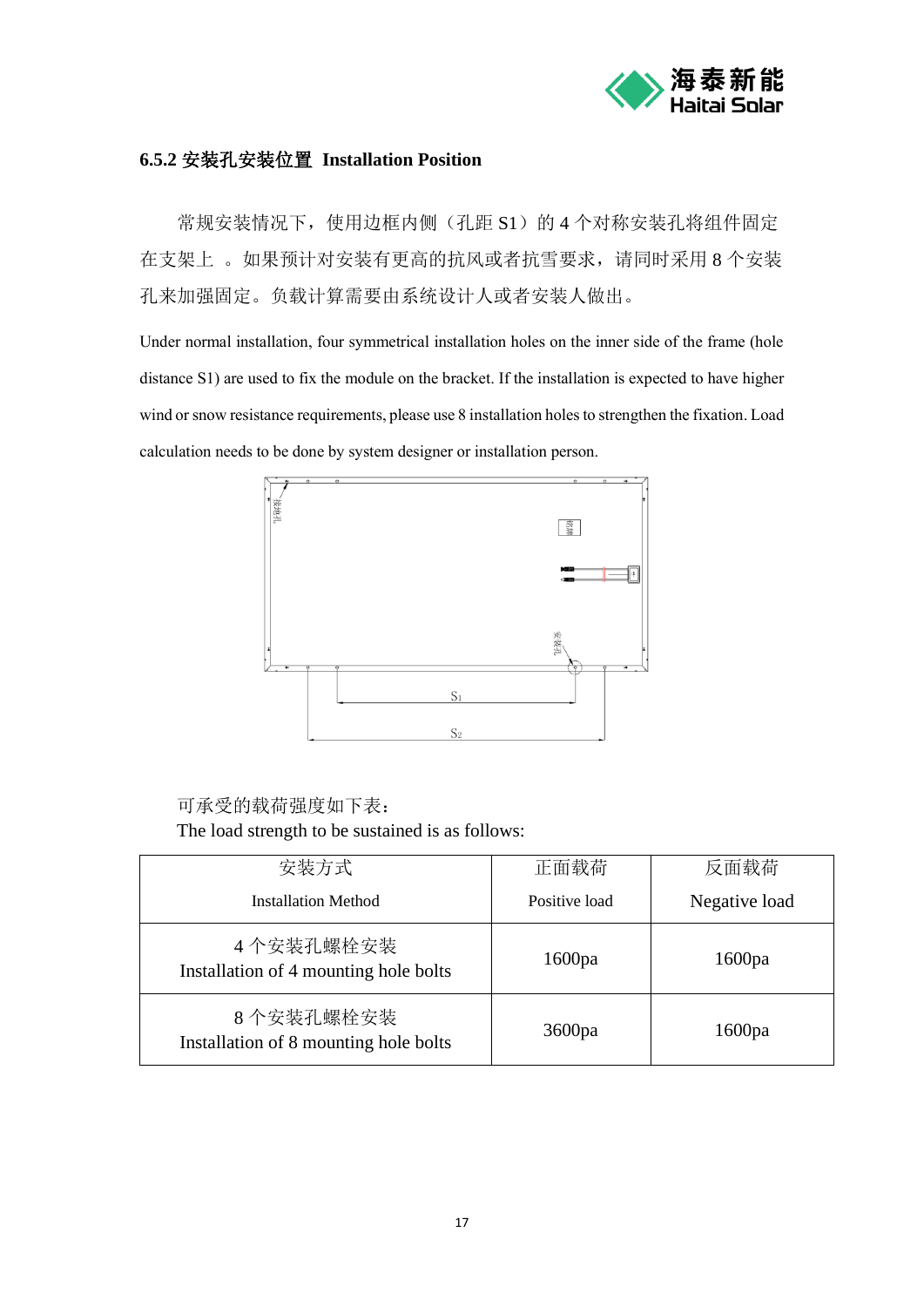

# <span id="page-19-0"></span>**7.** 电气安装 **Electrical Installation**

#### <span id="page-19-1"></span>**7.1** 接地 **Grounding Connection**

◇ 组件需要进行接地,尽管已确认组件满足安全等级 II 级,并确保其满足当 地电气指令和法规。

The modules needs to be grounded, although it has been confirmed that the module meets the security level II and it meets local electrical directives and regulations.

◇ 应由有资质的电工人员进行接地连接操作。

The grounding connection operation should be carried out by qualified electrician.

◇ 使用合适的接地导线将组件边框相互连接起来,推荐使用 4-14(建议使用 10mm²) mm² 的铜导线(AWG 6-12)作为接地导线。组件的接地孔使用 接地标识 。所有的导电连接点必须牢固连接。

Use the suitable grounding wire to connect the modules' frame to each other and it is recommended to use 4-14 (the 10mm²) mm² copper conductor (AWG 6-12) as the grounding conductor. The grounding hole of the module uses grounding identification. All conductive connection points must be securely connected.

◇ 螺栓、螺母、平垫圈、锁紧垫圈或其他相关零部件要使用不锈钢材质,除 非另外规定。

Stainless steel material shall be used for bolts, nuts, washers, lock washers or other related parts unless otherwise specified.

◇ 推荐以下一种接地方式。

The following grounding method is recommended.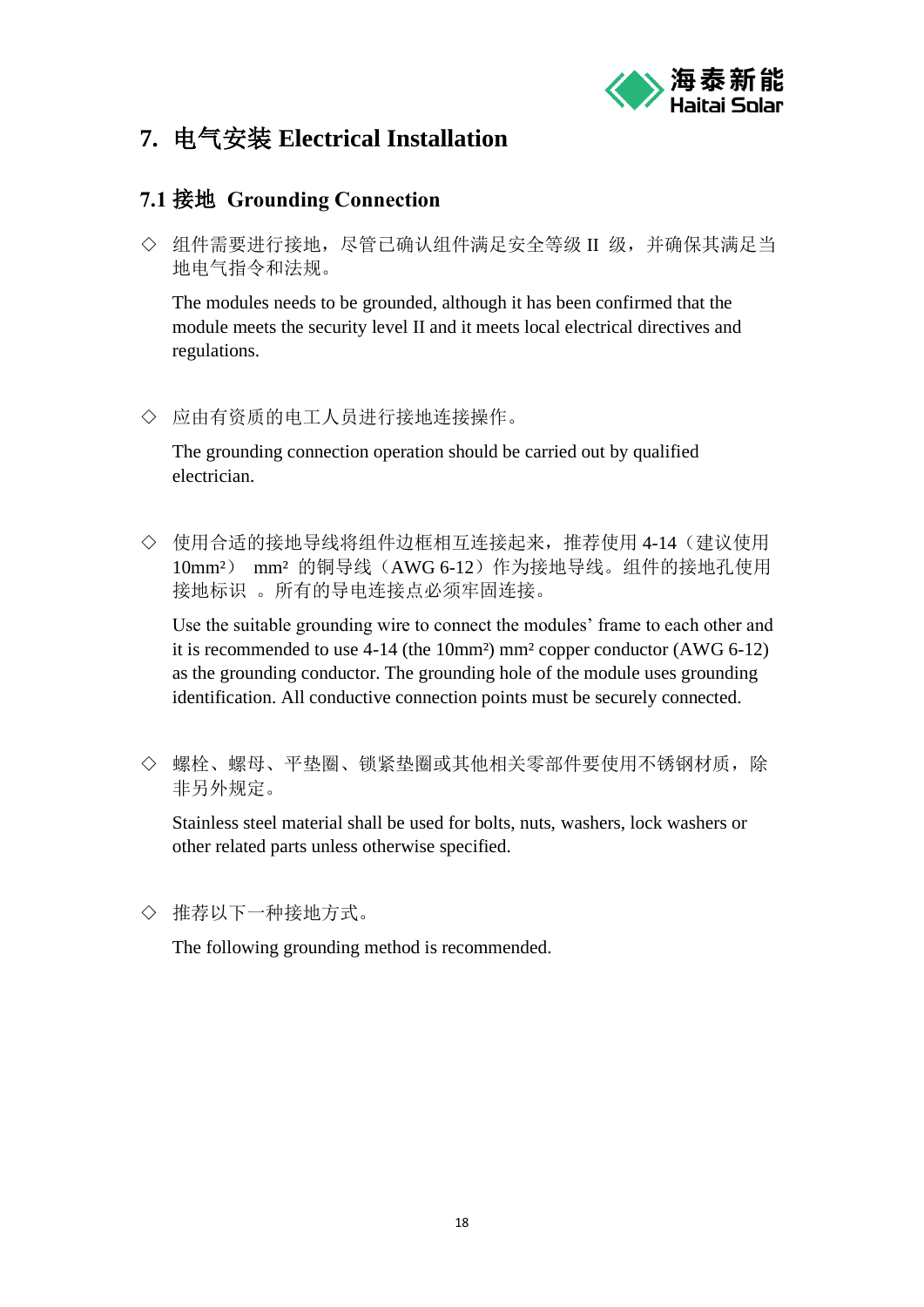

#### 螺栓**+**带齿螺母**+**杯装垫圈



◇ 按照上图所示,将铜导线用接地部件(M5 不锈钢盖螺栓、M5 不锈钢平垫 圈、M5 不锈钢杯状垫圈、M5 不锈钢带齿螺母)连接到组件边框上的接地 孔,在平垫圈和杯状垫圈间连上导线。确保杯状垫圈在边框和导线间,并 且凹面朝上,防止电流腐蚀。用不锈钢带齿螺母牢固的拧紧螺栓。在安装 过程中可能会用到扭矩扳手。螺母的拧紧力矩是 3~7Nm。

In accordance with the above diagram, the copper conductor is connected to the grounding hole of the module frame through grounding parts (M5 stainless steel cover bolts, M5 stainless steel flat washers, M5 stainless steel cup-shaped washers, M5 stainless steel toothed nut) and connect flat washer and cup-shaped washers by the wire. Ensure that the cup-shaped washers are between the frame and the wire and concave faces up to prevent current corrosion. Tighten the bolts securely by stainless steel toothed nuts. Torque wrenches may be used during installation. The tightening torque of the nut is 3~7nm.

◇ 组件的安装可以使用第三方注册的接地装置将组件金属框接地。设备必须 按照接地设备制造商的安装说明予以安装。

The modules' installation could use grounding device registered by the thirdparty to ground the metal frame of the modules. The device must be installed in accordance with the installation instructions of grounding device manufacturer.

## <span id="page-20-0"></span>**7.2** 测试,调试,与故障排除 **[Test](http://cn.bing.com/dict/search?q=Test&FORM=BDVSP6&mkt=zh-cn)[.](http://cn.bing.com/dict/search?q=.&FORM=BDVSP6&mkt=zh-cn)[Debugging](http://cn.bing.com/dict/search?q=Debugging&FORM=BDVSP6&mkt=zh-cn) [and](http://cn.bing.com/dict/search?q=and&FORM=BDVSP6&mkt=zh-cn) [Troubleshooting](http://cn.bing.com/dict/search?q=troubleshooting&FORM=BDVSP6&mkt=zh-cn)**

◇ 串联组件连接到系统前的测试,使用数字万用表(推荐 fluke 170 系列或 DC 量程可以达到 1000V 的数字万用表)检查串联组件的开路电压。测量值应等 于单个组件开路电压的总和。您将在所用类型组件的技术说明书中找到额 定电压。

The serial modules are connected to the test before the system. Use digital multimeter (recommended Fluke 170 series or digital multimeter which DC range can reach 1000V) to check open-circuit voltage of the series modules. The measurement value should be equal to the sum of the open-circuit voltage of a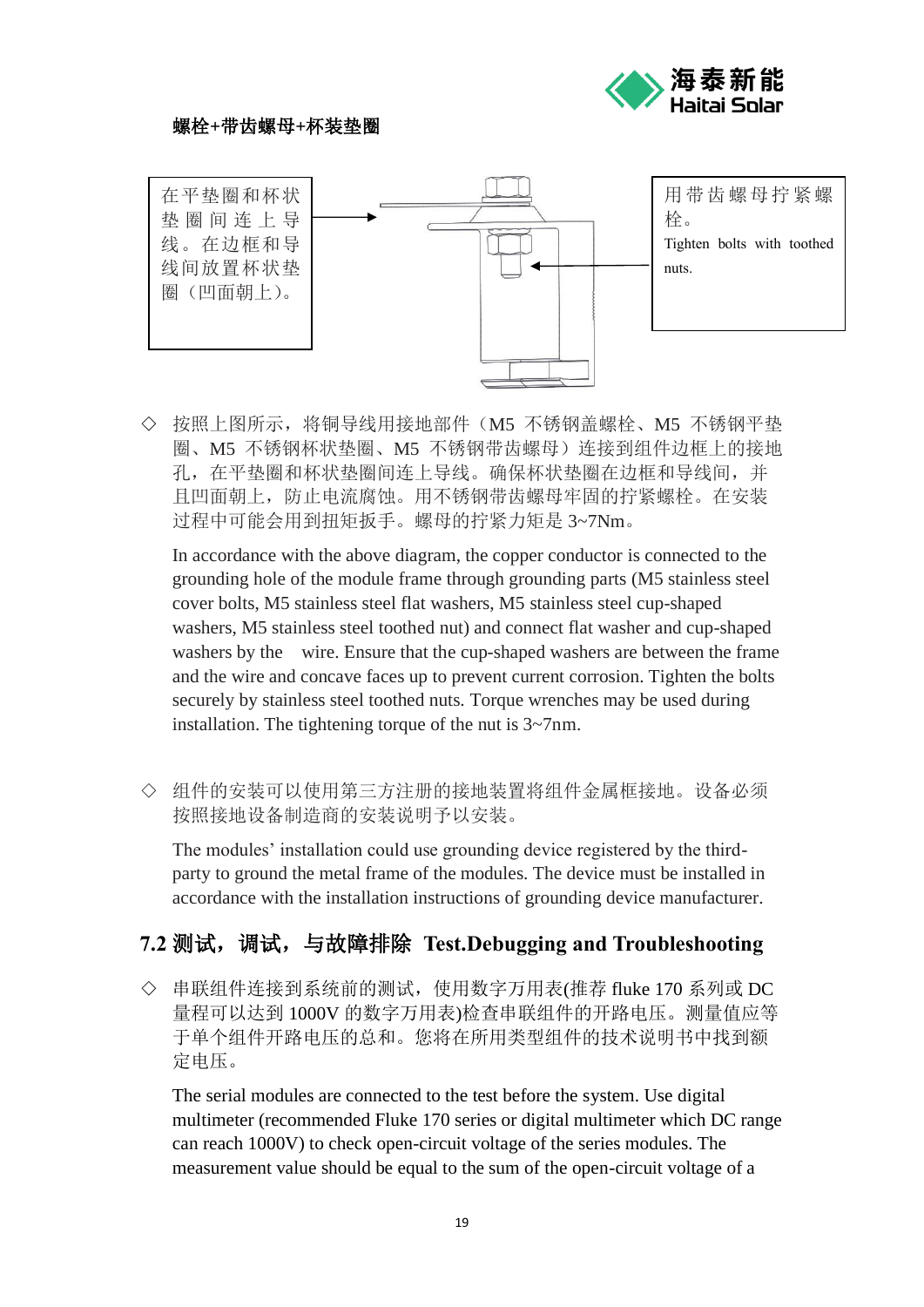

single module and you will find the rated voltage in the technical specification of the type module you are using.

◇ 低电压故障排除。鉴别正常的低电压和故障低电压。这里提到的正常低电 压是指组件开路电压的降低,它是由太阳能电池温度升高或辐照度降低造 成的。故障低电压通常是由于终端连接不正确或旁路二极管损坏引起的。

Low voltage troubleshooting. Identify the normal low voltage and fault low voltage. The normal low voltage mentioned here refers to the decrease of the open circuit voltage of the module caused by the temperature increase of the solar cell or the decrease of the irradiance. Fault Low voltage is usually caused by improper terminal connection or bypass diode damage.

# <span id="page-21-0"></span>**7.3** 阻塞二极管和旁路二极管故障排除 **Blocking Diode and Bypass**

## **Diode Troubleshooting**

◇ 阻塞二极管能够在组件没有电流生成时阻止电流从蓄电池流向组件。如果 没有使用充电控制器,则推荐使用阻塞二极管。关于充电控制器请咨询专 业经销商。

Blocking diodes could prevent current from flowing from the battery to the module when the module is not generating current. If you do not use the charge controller, it is recommended to use blocking diodes. About charge controller, please consult a professional dealer.

◇ 在系统中,当组件的一部分被遮挡而其它部分暴露在阳光下时,会发生热 斑效应,导致电池过热甚至会损坏组件。在组件中使用旁路二极管可以保 护组件不受这种过高的反向电流影响。所有额定功率大于 55 瓦的组件都已 在接线盒中集成了旁路二极管。

In the system, hot spot effect occurs when part of the module is blocked and other parts are exposed to the sunshine and thereby lead to overheat of the battery and damage the module. Using bypass diodes in the module protects the module from being affected by this excessive reverse current. All modules those rated power are more than 55 watts have a bypass diode integrated in the junction box.

# <span id="page-21-1"></span>**7.4** 并网电气系统 **On-grid Electrical System**

◇ 在一个光伏发电系统中尽量使用相同的组件,组件串联数量(N)≤V (max)/[Voc(atSTC)]。V(max)为组件最大系统电压,Voc(atSTC)为组 件标称状态下开路电压。

Try to use the same components in a photovoltaic power generation system, the number of modules in series  $(N) \leq V \text{ (max) /[Voc(atSTC)]}.V \text{ (Max) is the}$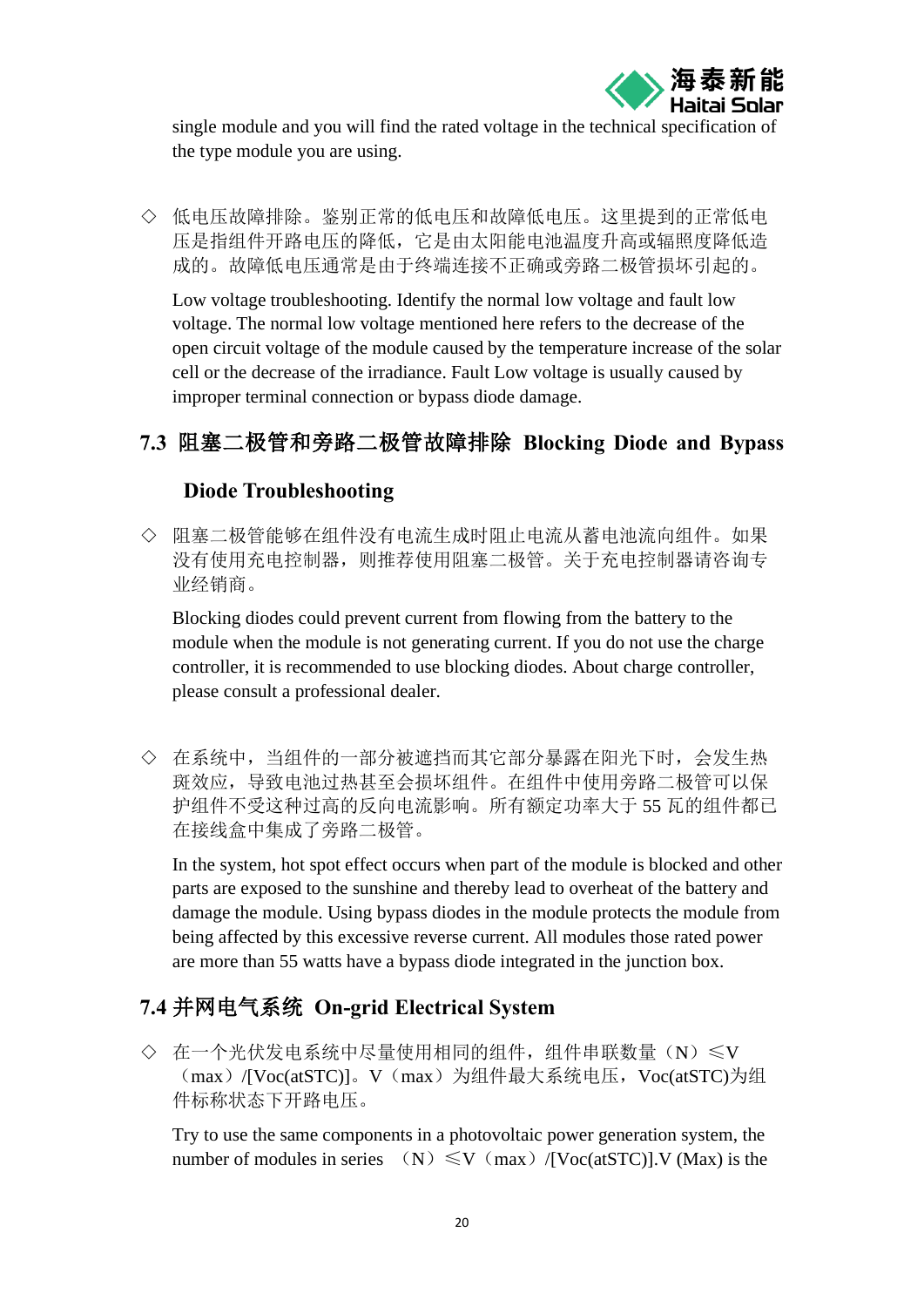

maximum system voltage of the component, and Voc(atSTC) is the open-circuit voltage under the nominal state of the component.

◇ 几个组件串联,然后并联形成光伏阵列,这特别适用于电压较高的情况 下。如果组件串联,总电压等于各个组件电压的总和。

Several modules in series, and then form a PV array in parallel, which is particularly suitable for high voltage situations. If the modules are connected in series, the total voltage is equal to the sum of the voltages of the individual modules.

◇ 需要使用高电流的情况下,可以将几个光伏组件并联,总电流等于各个组 件电流的总和。

In the case of using high current, you can put several PV modules in parallel, the total current is equal to the sum of the current of each module.

◇ 组件可提供预制连接器,用于系统的电气连接。电缆线尺寸、类型和温度 等参数的选择请参考相关的规程。

The module can provide prefabricated connectors for system's electrical connections. As for cable size, type and temperature and other parameters' choice, please refer to the relevant rules.

◇ 电缆横截面和连接器大小必须满足最大系统短路电流。否则电缆线和连接 器会因为电流过大而过热!有烧坏的危险!

The cable cross-section surface and connector's size must meet the maximum system short-circuit current, otherwise the cables and connectors will overheat because of excessive current and has the danger of burning!

◇ 安装时有接线盒一端朝上避免被雨水淋到。

When installing, the junction box's one end to be upward to avoid being rained.

◇ 在调试或维修太阳能系统时要保护自己免遭电击,戴好绝缘手套和绝缘鞋 等防护用品使用专用的电工工具进行维修。

Protect yourself from electric shock when debugging or repairing the solar system. Wear protective gloves and insulated shoes and other protective equipment. Use special electrician tools for repairs.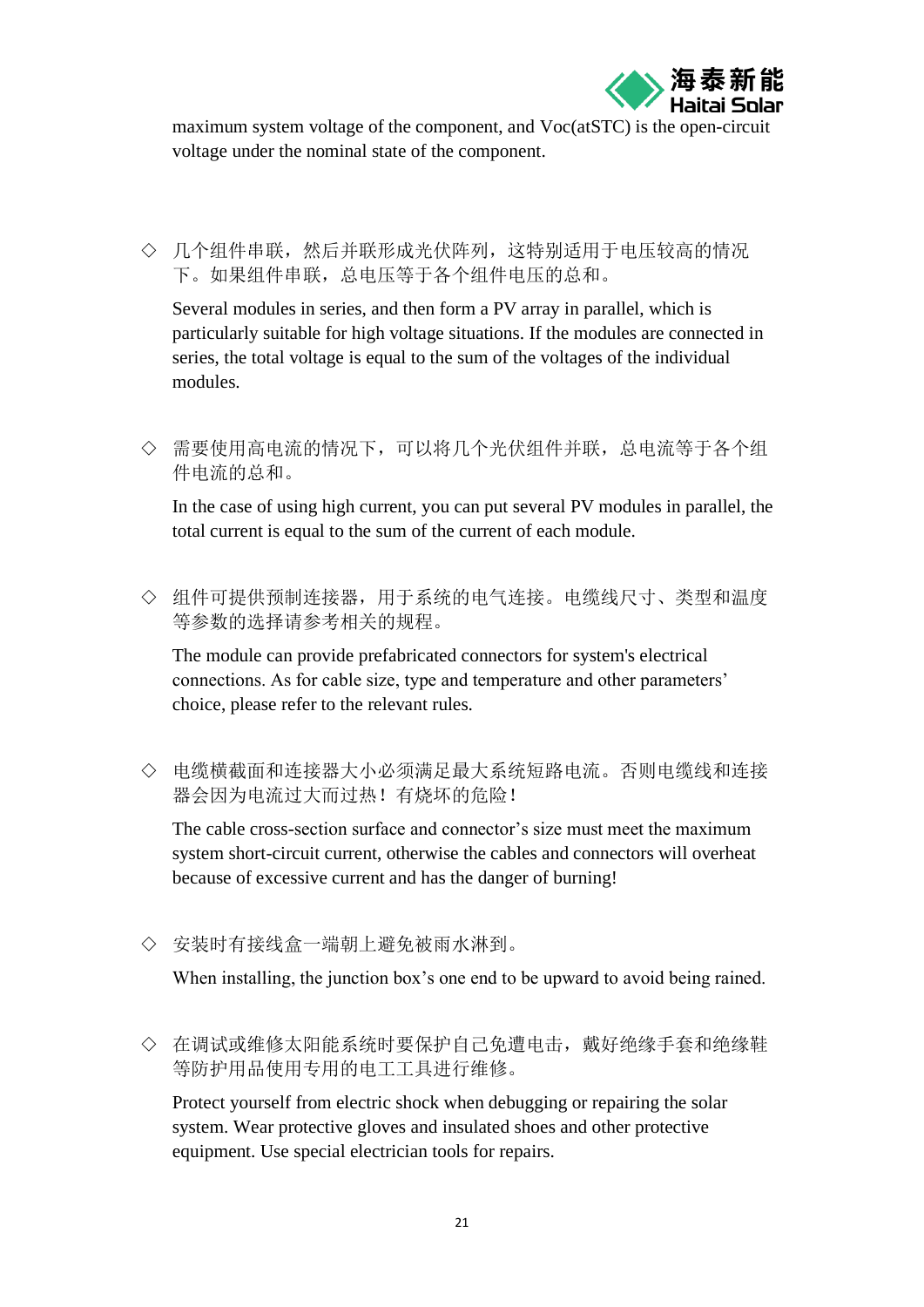

# <span id="page-23-0"></span>**8.** 维护 **Maintenance**

◇ 为保证电池板最佳性能,海泰新能提交以下维护措施。

To ensure the best performance of the solar panels, Haitai New Energy provide the following maintenance measures.

◇ 应在早晨或傍晚发电功率低或没有功率时进行电池板清洁。

The solar panel should be cleaned in the morning or evening when the power is low or no power is processing.

◇ 必要时清洗玻璃表面,清洁玻璃表面应使用清水和软质物体擦洗,可使用 中性洗涤剂,切不可使用酸性或碱性或加研磨剂洗涤剂。

Cleaning the glass surface when necessary through clean water and soft objects. The neutral detergent should be used for cleaning while the acidic or alkaline or abrasive detergent is forbidden.

对于大型系统而言,当权衡是否应清洁电池阵列上的所有灰尘和沉积物 时,应考虑清洁成本、清洁后增加的能量产出以及组件在清洁后再次变脏的时 间等因素。如果不确定阵列或其截面是否需要清洁,首先应选择污染严重的阵 列串,然后从该串测量并记录逆变器的输入电流。

For large-scale systems, when considering whether all of the dust and deposits on the solar cell array should be cleaned or not, factors such as cleaning costs, increased energy output after cleaning, and the time it takes to get dirty again after cleaning need to be taken into consideration. If you are not sure whether the array or its sections need to be cleaned or not, you should firstly select the heavily polluted array string and then measure and record the inverter's input current from that string.

1)清洁串内的所有组件。

Clean all the modules within a string.

2)再次测量逆变器的输入电流,并计算清洁后的而改善程度百分比。

Measure the input current of the inverter again and calculate improvement percentage after the cleaning.

3) 如果改善程度小于 5%, 通常不值得花成本来清洁。

If the improvement degree is less than 5%, it is usually not worthy to pay the cost for cleaning.